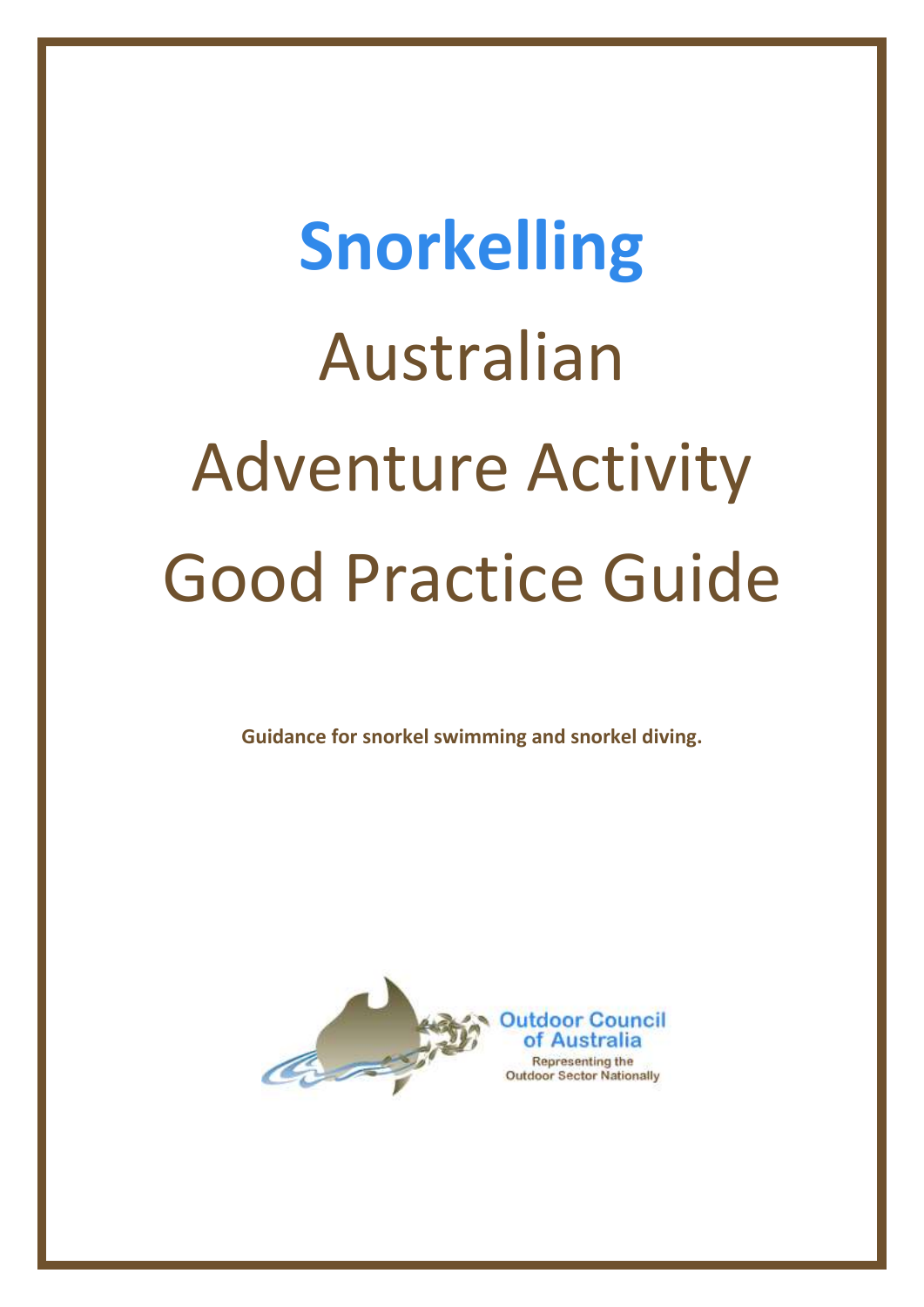# **Traditional Owner Acknowledgement**

The Outdoor Council of Australia and the Australian Adventure Activity Standard Steering Committee would respectfully like to acknowledge the Traditional Owners, their Elders past, present and emerging, for the important role Indigenous people continue to play in Australia and most especially on the land and waters used for outdoor activities and recreation.

# **Copyright**

Copyright 2019 Outdoor Council of Australia.

# **Disclaimer**

The information published in the Australian Adventure Activity Standard (AAAS) and accompanying Good Practice Guides (GPGs), including this document, is for information purposes only and is not a substitute for, or intended to replace, independent, professional or legal advice. The information contained in the Australian Adventure Activity Standard and the Good Practice Guides are a guide only. Activity providers and any other person accessing the documentation should consider the need to obtain any appropriate professional advice relevant to their own particular circumstances, including the specific adventure activities and needs of the dependent participants.

The information published in the Australian Adventure Activity Standard and Good Practice Guides are subject to change from time to time. Outdoor Council of Australia gives no warranty that the information is current, correct or complete and is not a definitive statement of procedures. Outdoor Council of Australia reserves the right to vary the content of the Australian Adventure Activity Standard and/or Good Practice Guides as and when required. Activity providers should make independent inquiries as to the correctness and currency of the content and use their own skill and care with respect to their use of the information.

The Australian Adventure Activity Standard and Good Practice Guides do not replace any statutory requirements under any relevant State and Territory legislation and are made available on the express condition that Outdoor Council of Australia together with the authors, consultants, advisers and the Australian Adventure Activity Standard Steering Committee members who assisted in compiling, drafting and ratifying the documents:

- are not providing professional or legal advice to any person or organisation; and
- are not liable for any loss resulting from an action taken or reliance made on any information or material contained within the Australian Adventure Activity Standard, Good Practice Guides and associated documents.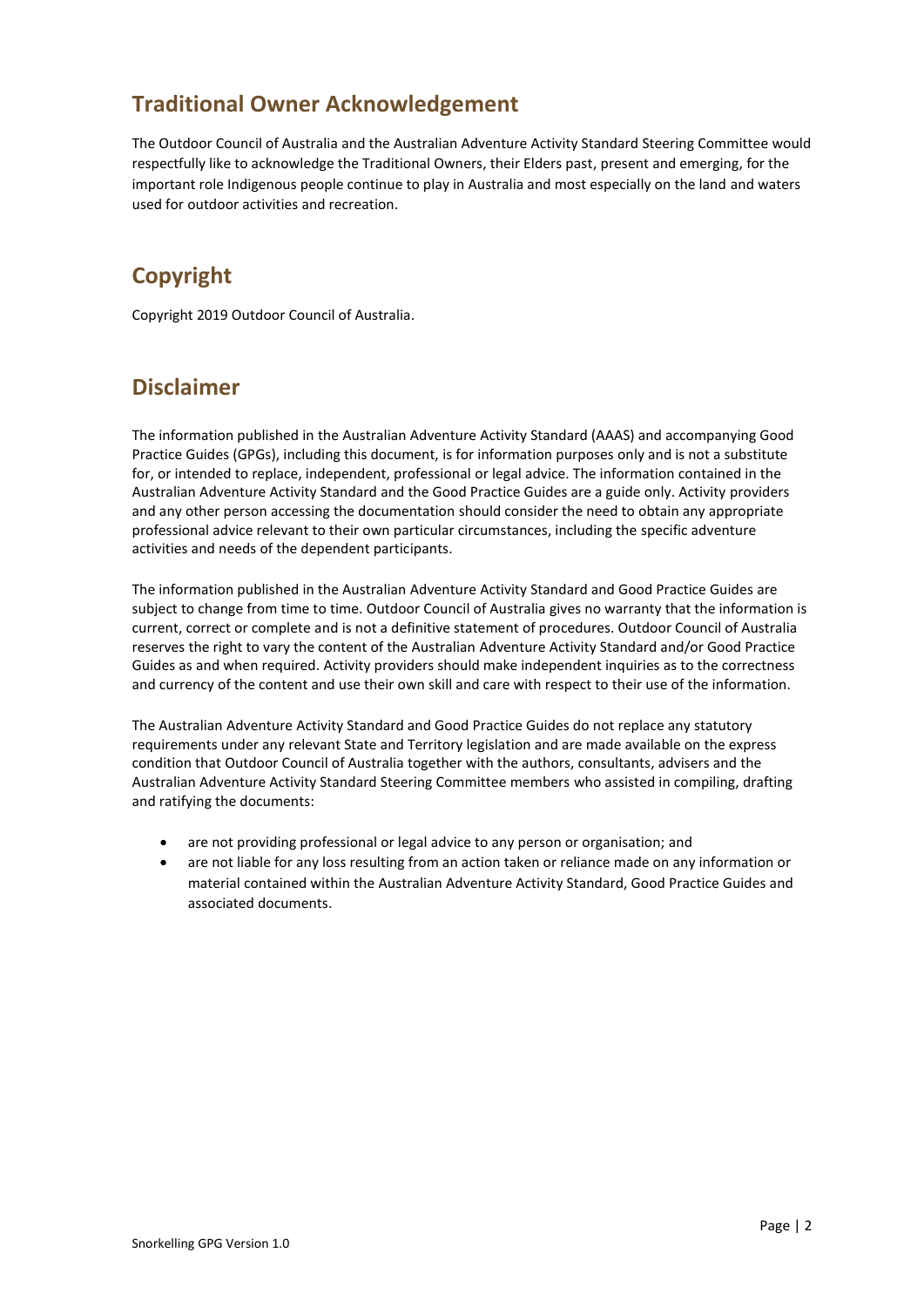# **Contents Overview**

|                              | $\boldsymbol{8}$ |
|------------------------------|------------------|
|                              | $\overline{9}$   |
|                              | 11               |
|                              | 16               |
|                              | 19               |
|                              | 25               |
|                              | 28               |
| Table of contents __________ | 36               |

# **Version details**

| <b>Version</b> | Date         | <b>Details</b>       |
|----------------|--------------|----------------------|
| 1.0            | 23 Sept 2019 | Version one release. |

# **Foreword**

#### **"Adventure is worthwhile" – Aristotle**

The Australian Adventure Activity Standard and Good Practice Guides are designed to ensure effective, responsible, sustainable and safe delivery of adventure activities to dependent participants. They can help people across the outdoor sector to develop appropriately managed adventure activities which enhance individuals and our communities, while protecting the environment and culturally significant places. In doing this, these documents can help ensure that people will continue to enjoy the benefits of adventure activities well into the future.

Best wishes for all your adventures.

The Australian Adventure Activity Standard Steering Committee.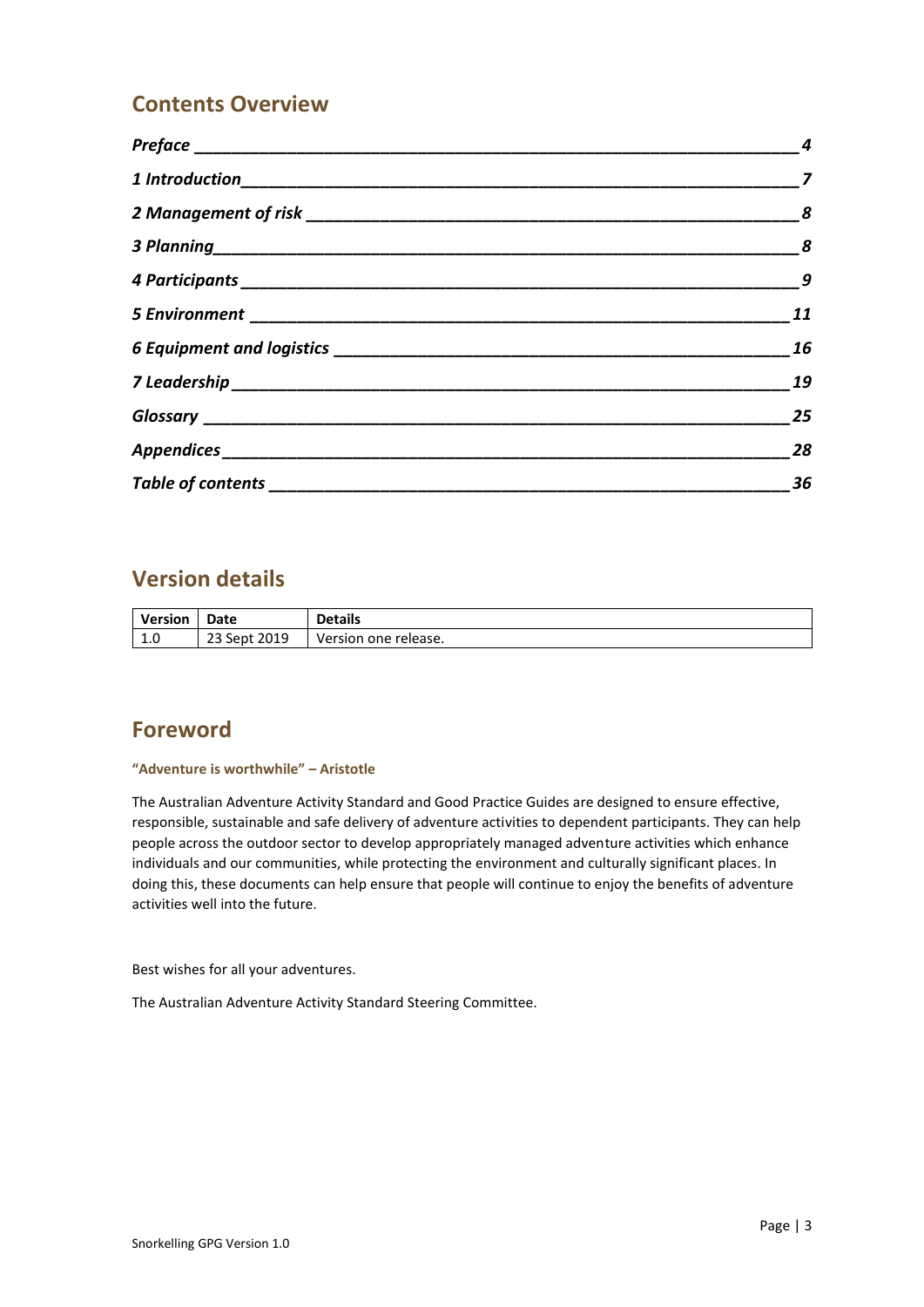# <span id="page-3-1"></span><span id="page-3-0"></span>About these documents

The **Australian Adventure Activity Standard (AAAS)** and related **Good Practice Guides (GPGs)** are a voluntary good-practice framework for safe and responsible planning and delivery of outdoor adventure activities with *dependent participants*.

The AAAS and related GPGs provide guidance on safety and other aspects of responsible activity delivery, such as respect for the environment, cultural heritage and other users. They are not a full legal compliance guide, nor are they a "how to" guide or field manual for outdoor activities. They do not provide guidance on providing a high-quality experience over and above safe and responsible delivery.

Activity *providers* are encouraged to obtain independent professional and legal advice in relation to their obligations and duties in delivering adventure activities and should reference the relevant laws to the area in which they intend to undertake the adventure activity.

# <span id="page-3-2"></span>Does the Standard and Good Practice Guides apply to me?

The AAAS and related GPGs are specifically designed to help activity *providers* who are conducting activities involving *dependent participants*, to provide a safe and responsible experience. It is for each *provider* to determine based on their own individual circumstances, if they are working with *dependent participants* or not.

A *dependent participant* is a person owed a duty of care by the activity *provider* who is reliant upon the *activity leaders* for supervision, guidance or instruction to support the person's participation in an activity. For example, this often includes participants under the age of 18, participants lacking the ability to safely undertake the activity, or participants reasonably relying on the activity *provider* for their safety. The degree of dependence may vary during an activity.

Considerations for determining if a person is a *dependent participant* may include, but is not limited to:

- the foreseeable level of *competence* of the participant in the activity and the associated level of reliance this creates on the *activity leaders*
- the level of foreseeable self-reliance of the participant to reasonably manage their own safety
- the possible variation throughout the activity of the level of reliance
- the variation of the degree of dependence throughout the activity
- the individual context, nature and circumstances of the activity
- the relevant circumstances and particular facts relating to the responsibilities assumed by the *provider*.

An activity *provider* can be any organisation – business, community group, government agency, school or any other groups – that organises and leads adventure activities. Individuals can also be an activity *provider*, if they have the ultimate legal duty of care to participants. In general, 'the Standard' and GPGs relate to a provider as a 'whole organisation', rather than to 'specific roles' within the provider 'organisation'.

Some providers may have their own standards or guidelines appropriate to their duty of care. It is recommended that these be reviewed periodically to ensure current duty of care expectations are met. 'The Standard' and GPGs may aid such reviews.

# <span id="page-3-3"></span>Are they legally binding?

The AAAS and GPGs are voluntary, not legal requirements. However, they may refer to specific laws and regulations which may be legally binding on activity *providers*.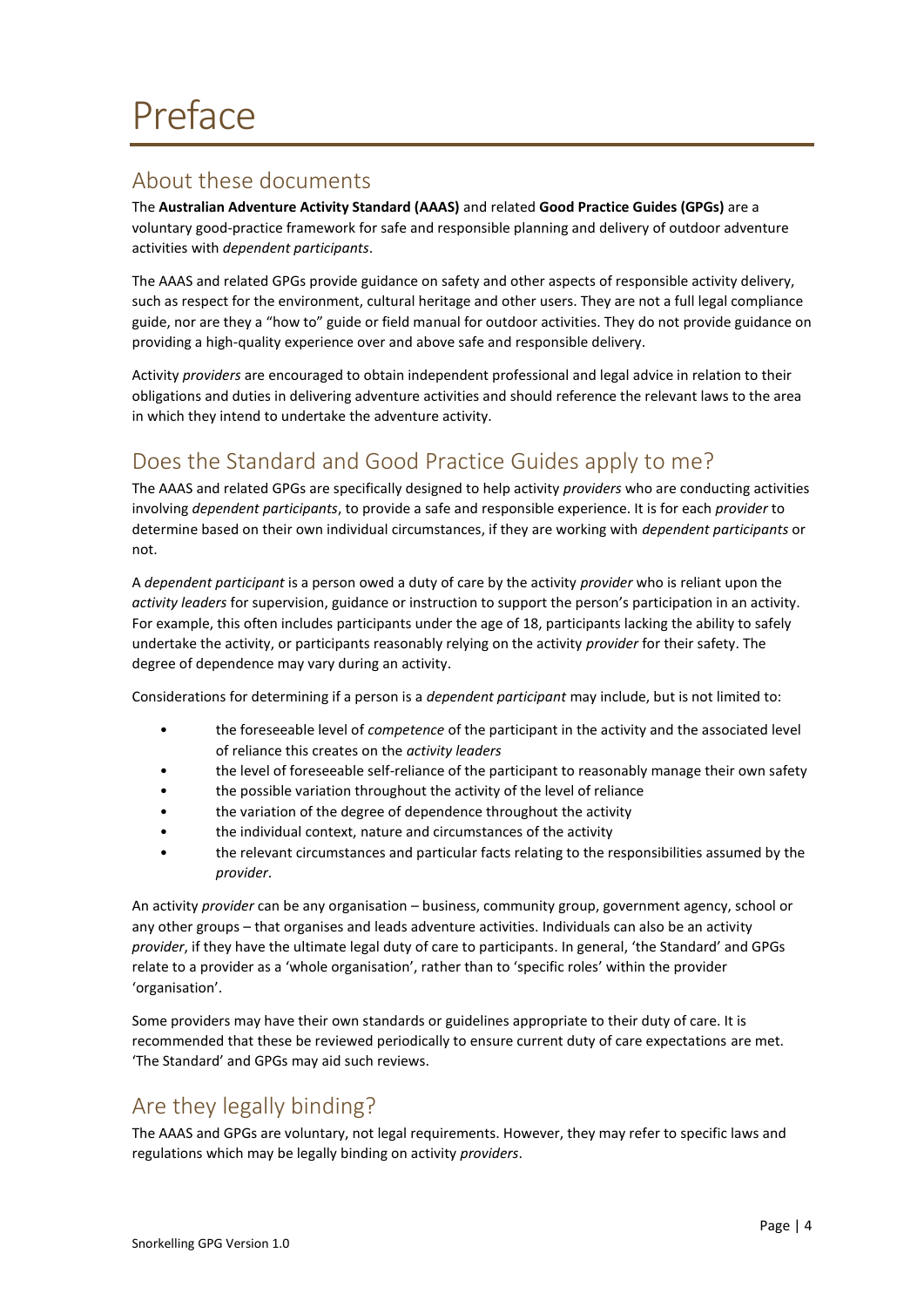While the AAAS and GPGs are voluntary, some *land manager*s and other organisations may require compliance. This may be as a condition of obtaining a licence, permit or other permission, or some other condition (e.g. a contract).

Under Australian common law and relevant legislation, *providers* have a legal duty of care towards *dependent participants* in some circumstances. In broad terms, the legal duty requires *providers* to take reasonable care that their actions and omissions do not cause reasonably foreseeable injury to *dependent participants*.

The AAAS and GPGs are not legal advice, and they cannot answer whether a legal duty exists in specific circumstances. All adventure activity *providers* should check what legal requirements apply in their own situation and seek legal advice if at all in doubt.

Even in cases where participants are not dependent, other legal duties and obligations may arise. The AAAS and GPGs have not been developed for those contexts.

# <span id="page-4-0"></span>Structure of the Standard and Good Practice Guides

The AAAS (i.e. the Standard) has a related Core Good Practice Guide (Core GPG). They both include guidance that applies to all adventure activities. They set out recommendations for a common approach to risk management that can generally apply regardless of the specific activity being undertaken.



Individual activity Good Practice Guides include guidance on specific adventure activities.

For any given activity, (i) the AAAS (the Standard), (ii) the Core GPG and (iii) the activity Good Practice Guide that applies to that specific activity, should be consulted.

The AAAS and Core GPG cover only those activities specifically listed. While the AAAS and Core GPG may be useful in managing *risk* generally for other activities, they may not reflect good practice for such other activities.

# <span id="page-4-1"></span>Interpretation of the Standard and Good Practice Guides

The following words and phrases are used in all documents and have specific meanings:

- Must: used where a provision is mandatory, if the *provider* is to operate fully in accordance with AAAS or GPGs. (This is equivalent to the keyword "shall" used in other voluntary standards e.g. Standards Australia, other International Standards Organisations (ISO's) etc.)
- Should: used where a provision is recommended, not mandatory. It indicates that the *provider* needs to consider their specific situation and decide for themselves whether it applies or is relevant.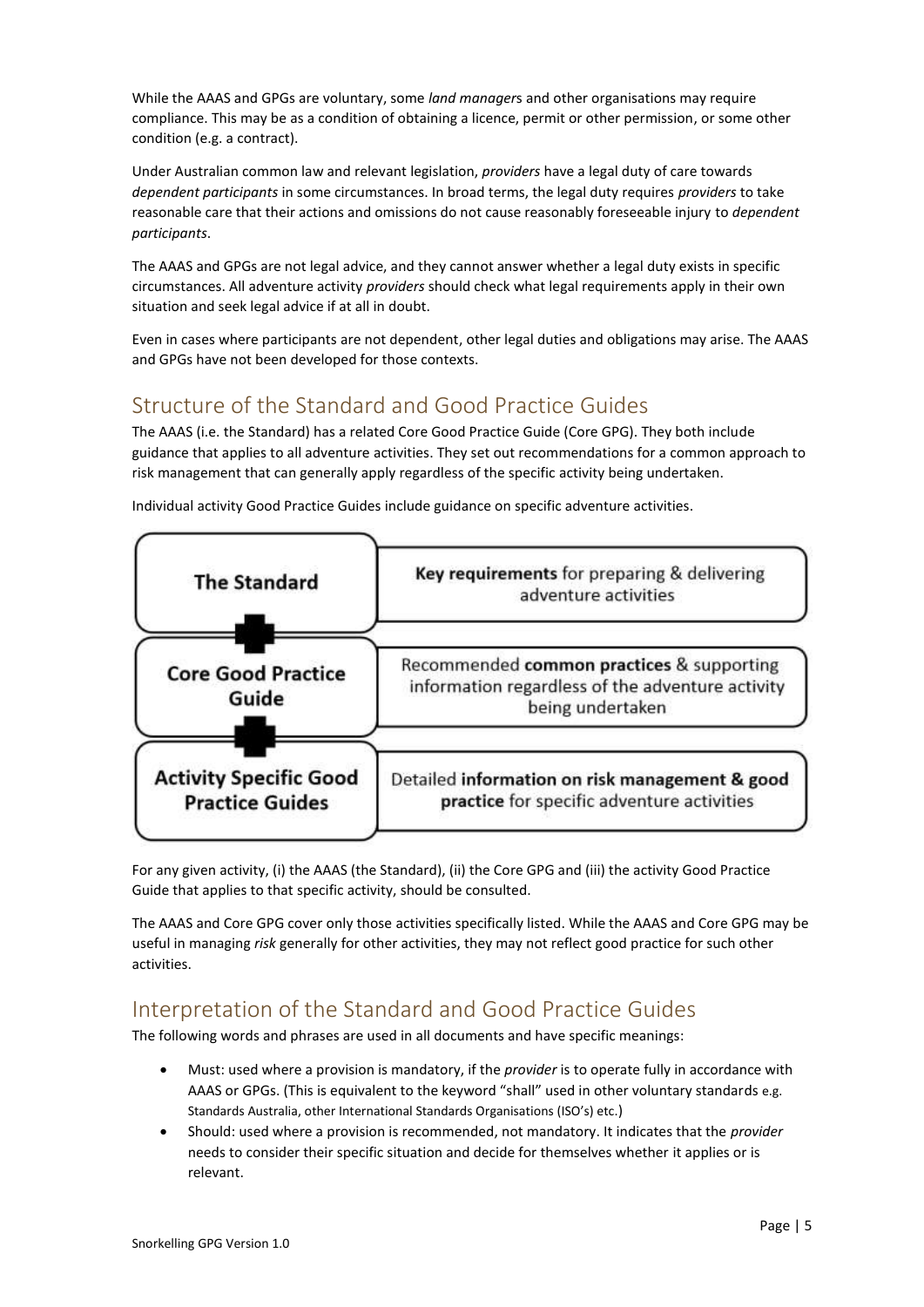- Can/cannot: indicates a possibility and capability.
- May/need not: indicates a permission or existence of an option.
- But are/is not limited to: used to indicate that a list is not definitive and additional items may need to be considered depending on the context.

The following formatting is used throughout:

- Defined words are in *italics.* They are defined in the [Glossary.](#page-24-0)
- Examples are in smaller 9-point font.
- In document references are in underlined. References are to section heading titles.
- External web or Australian AAS & GPG document links are in dotted underline italic.

# <span id="page-5-0"></span>Creation

The AAAS and GPGs were developed with the input from a wide range of outdoors and adventure activity experts with extensive field experience. They draw on state and territory-specific standards previously in place across Australia. The development process included work by a range of technical expert working groups, as well as open consultation throughout the community of activity providers and other experts.

The Steering Committee wishes to thank all the Technical Working Group (TWG) members for their work and contributions.

The Steering Committee acknowledges all the State and Territory Governments for funding the creation of the first national adventure activity standard and set of good practice guides for the sector.

Further details of the creation of the AAAS and GPGs can be found at www.australianaas.org.au

It is intended that the AAAS and GPGs will be regularly updated to reflect changing practice and better understanding over time. Updates will be noted on the website www.australianaas.org.au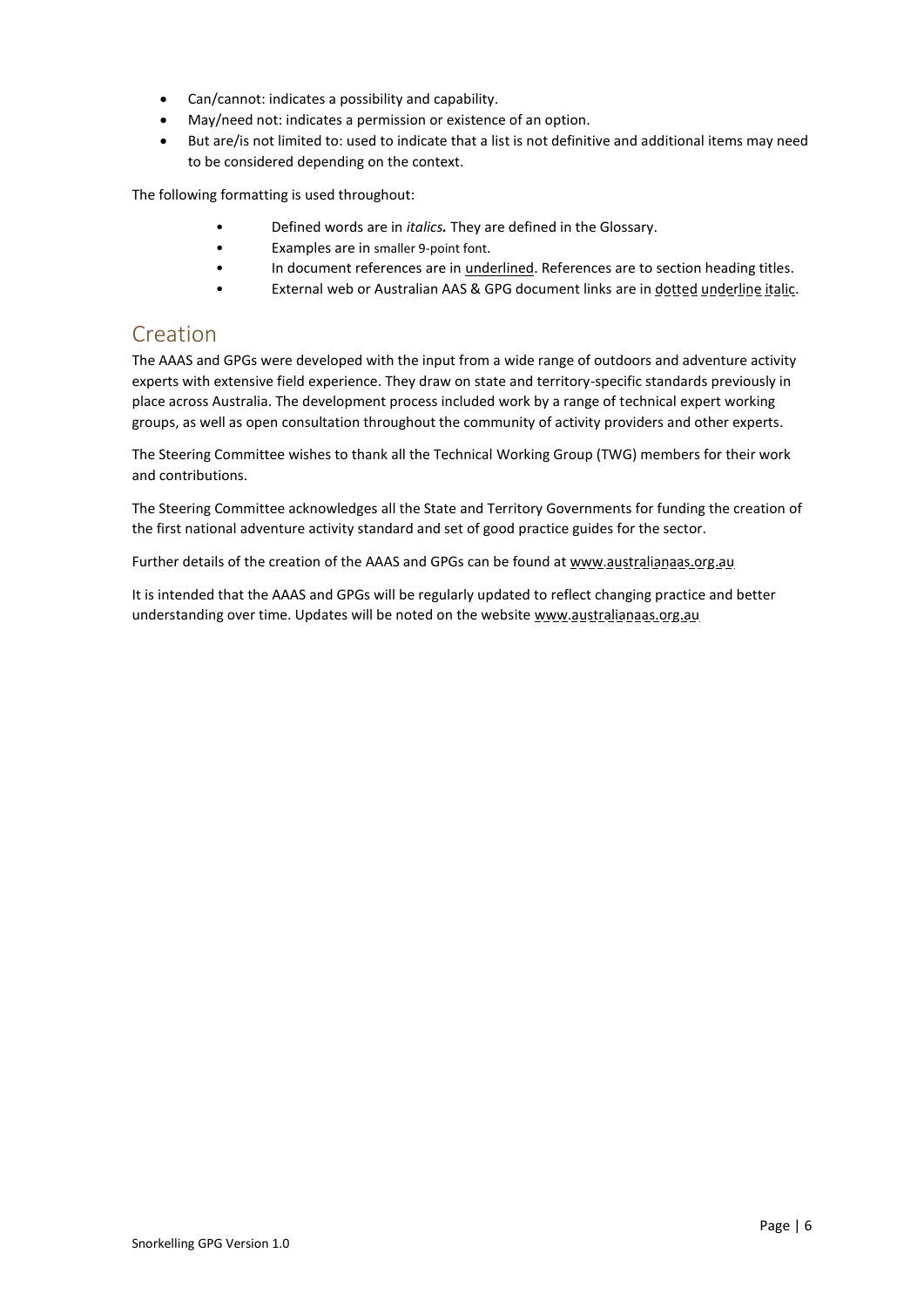# <span id="page-6-0"></span>1 Introduction

# <span id="page-6-1"></span>1.1 Snorkelling

*Snorkelling* involves swimming using a mask and *snorkel*, and usually also with fins. A *snorkel* is a short tube through which a person swimming just under the water surface can breathe through. It is mainly associated with viewing what is under the water. This may include reef formations, plant life and wildlife.

There are two distinct types of *snorkelling* activities:

- *snorkel swimming*, where snorkellers primarily swim on the surface of the water using *snorkelling* equipment
- *snorkel diving*, where snorkellers are diving and swimming below the water surface while holding their breath.

A snorkellers buoyancy has risk and safety management implications. Snorkel swimming activities generally have the snorkellers positively buoyant so that they float on the surface. Snorkel diving is more difficult while positively buoyant. When snorkel diving is a feature of the activity, snorkellers may use equipment to become close to neutral buoyancy with the potential to become negatively buoyant.

*Snorkelling* activities may be shore or boat based. It may occur in a range of environments and types of water bodies. Water bodies are classified for *snorkelling* as either:

- *confined water*: a *swimming pool* or a naturally formed water site no larger in area than approximately an Olympic size *swimming pool* with a depth of less than 5 metres, and which offers *swimming pool* like conditions with respect to water clarity and calmness
- *open water*: any body of water that is not *confined water*.

The different type of water bodies can have different associated environmental hazards and risks.

*Snorkelling* does not involve *SCUBA diving* or surface-supplied air system diving. The reverse however can occur with those *SCUBA diving* or using a surface supplied air system diving also *snorkelling*.

# <span id="page-6-2"></span>1.2 Exclusions

Activities that are not covered by this Good Practice Guide (GPG) are:

- *SCUBA diving*
- diving using a surface-supplied air system (e.g. hookah's etc.)
- *snorkelling* as a part of *SCUBA diving* or surface-supplied air system diving
- *snorkel diving* in underwater caves or wrecks
- *free diving* (holding ones breath for as long as possible and/or diving to the greatest depth possible)
- activities involving competitive events (e.g. underwater hocky etc.) or adventure races
- spear fishing
- swimming instruction (e.g. freestyle) programs in *swimming pools*, where masks and *snorkels* are used as a teaching aid or incidentally as part of the swimming program
- swimming where a *snorkel* is not used
- associated watercraft activities including operating watercraft as the platform from which the *snorkelling* occurs (for example: sea kayaking, inland waters paddle-craft, sailing watercraft and motor propelled watercraft activities)
- activities that are "surf" related (e.g. surfing, surf skiing, boogie boarding, body surfing etc.).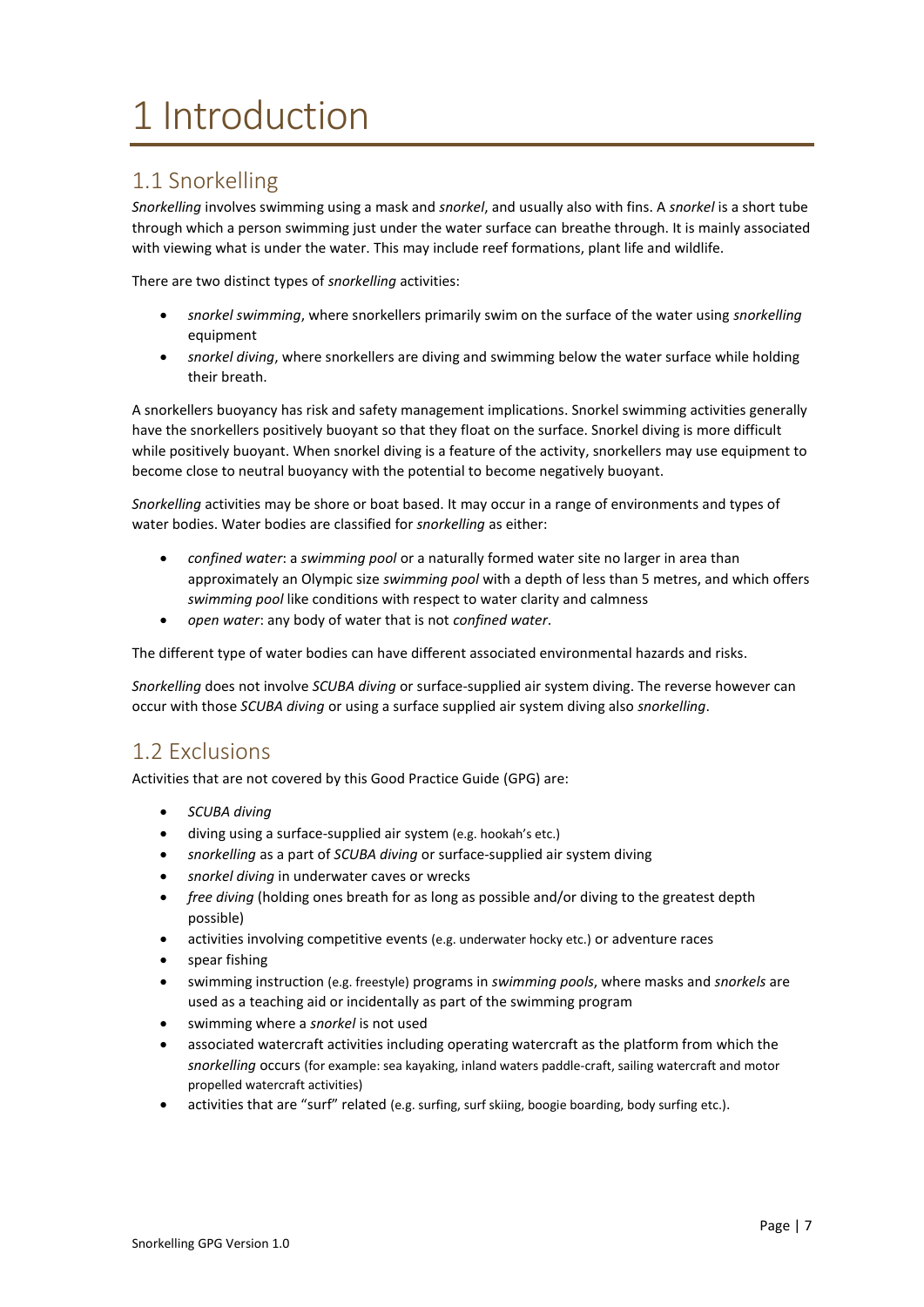# <span id="page-7-2"></span>1.3 Related activities information

Related activities which have their own good practice information available include:

- SCUBA or surface-supplied air system diving possible appropriate guidance may include but is not limited to:
	- o appropriate *marine safety agency* requirements or recommendations
	- $\circ$  appropriate diver training agency standards and/or an accreditation organisation training, requirements, standards or recommendations
	- $\circ$  AS/NZS 2299.3:2003 Occupational diving operations Recreational industry diving and snorkelling operations
	- o Worksafe codes of practice.
- *snorkelling* while also SCUBA or surface-supplied air system diving *SCUBA diving* requirements should be considered instead
- associated kayaking and paddling activities on waters that are not *inland waters* refer the Enclosed and coastal waters paddle-craft GPG
- associated paddling activities on *inland waters* refer the Inland water paddle-craft GPG
- associated sailing watercraft activities refer to the appropriate *marine safety agency* requirements and sail practice guides
- associated motor propelled watercraft activities (e.g. motorboats, personal watercraft like jet ski, etc.) refer to the appropriate *marine safety agency* and *land manager* requirements.

# <span id="page-7-0"></span>2 Management of risk

# <span id="page-7-3"></span>2.1 Management of risk

There are no additional specific activity provisions other than the provisions in Core GPG - Management of Risk.

# <span id="page-7-1"></span>3 Planning

# <span id="page-7-4"></span>3.1 Activity plans

The *marine safety agency*, land owner and/or *land manager* law(s), regulation(s) and/or requirements must be determined and complied with.

*Snorkelling* activity planning considerations may include but are not limited to:

- hazards and risks at the site
- water body conditions
- weather
- means of accessing and exiting the *snorkelling* site (e.g. watercraft requirements)
- the suitability of site(s) for the participants likely to be involved
- the supervision required
- *personal thermal protection* necessary
- possible interactions with marine wildlife
- *land manager* and *marine safety agency* regulation and requirements
- any other relevant considerations listed in this document and in the Core GPG.

*Snorkelling* activity plans should include:

- appropriately detailed location maps
- preferred sites and access routes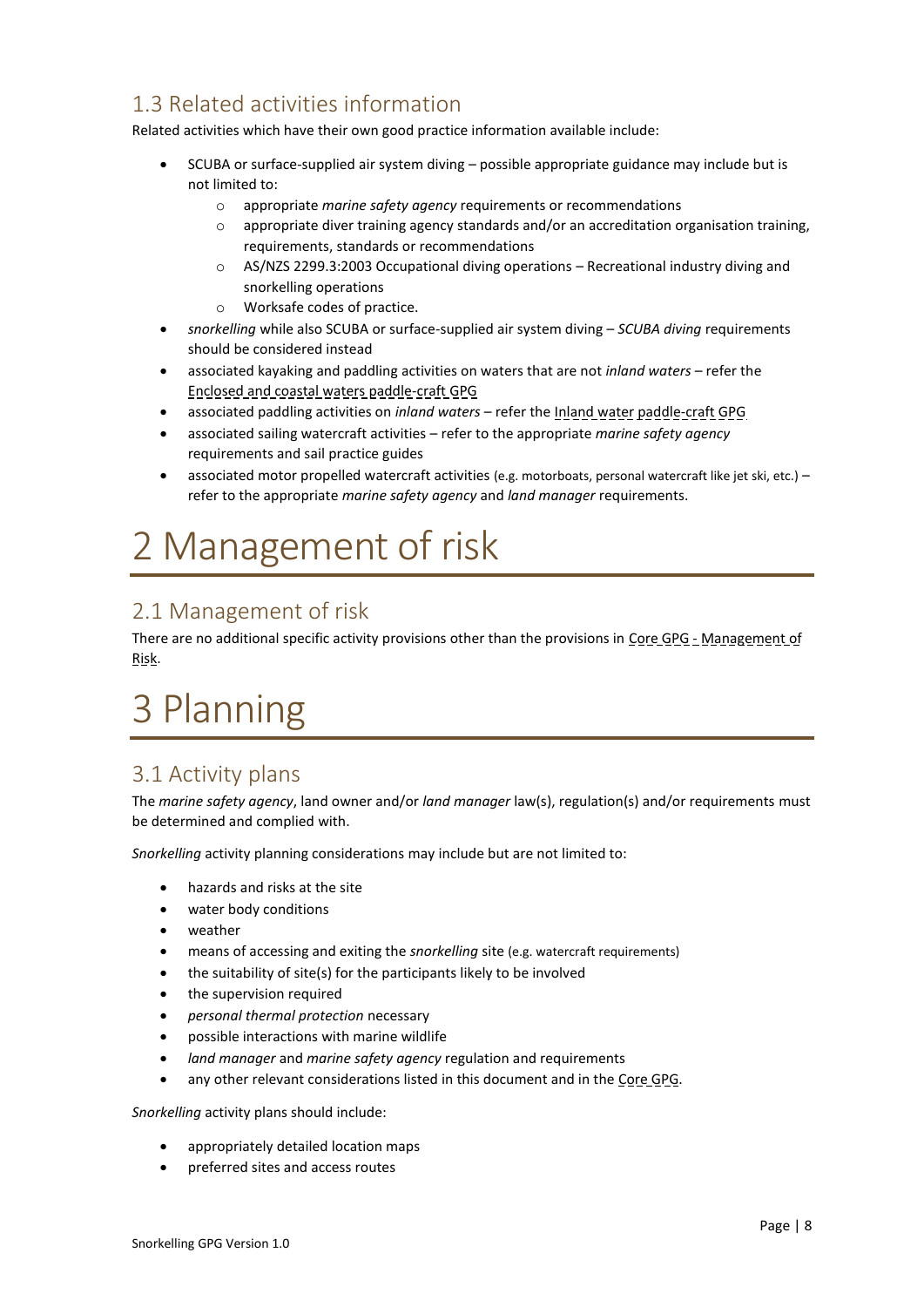- locations, sites and routes to avoid
- references to standard operating procedures for managing hazards and risks
- environmental *trigger points* for reassessment of plans (See [5.6 Weather and water condition](#page-12-0)  trigger [points\)](#page-12-0).

# <span id="page-8-1"></span>3.2 Emergency management planning

#### <span id="page-8-3"></span>3.2.1 Emergency management plan

The emergency management plan must be based on the outcome of the risk management plan.

Considerations when developing emergency management plans may include but is not limited to:

- types of emergencies the risk assessment plan identifies
- remoteness of the activity
- appropriate means of rescue
- when operating from watercraft having appropriate systems and equipment to handle and remove people from the water (e.g. where the person is unconscious, heavy)
- the need for an medical oxygen supply and Automated External Defibrillator (AED) based on the activity context and profile of likely participants
- the practicality of carrying the emergency management equipment (e.g. remote first aid supplies, medical oxygen supply, AEDs etc.).

A non-participating contact must be used as part of the emergency management plan.

An activity intentions plan must be:

- provided in accordance with any *land manager* or *marine safety agency* requirement
- provided to the non-participating contact along with any relevant information needed.

The use of relevant rescue systems and procedures must be practiced periodically.

Considerations for rescue scenario training may include:

- general rescue scenarios for the type of water body the activity is conducted in
- specific rescue scenarios where known hazards require specific rescue methods.

Where there is only one *activity leader*, the emergency management plan must have arrangements that allow participants an adequate and appropriate communication system if the leader becomes incapacitated. (See sections [7.3.2 Recommended supervision](#page-19-0) an[d 7.3.3 Snorkelling lookouts\)](#page-20-0)

Also refer to the Core GPG - Emergency management planning.

# <span id="page-8-4"></span>3.2.2 Reporting notifiable incidents

A reportable incident must be reported to all relevant authorities in the jurisdiction it occurred, in accordance with the requirements for the jurisdiction.

The *land manager* or *marine safety agency* may have incident reporting requirements.

Also refer to the Core GPG – Incident reporting.

# <span id="page-8-0"></span>4 Participants

# <span id="page-8-2"></span>4.1 Participant considerations

Participant considerations should include:

• participant aims and objectives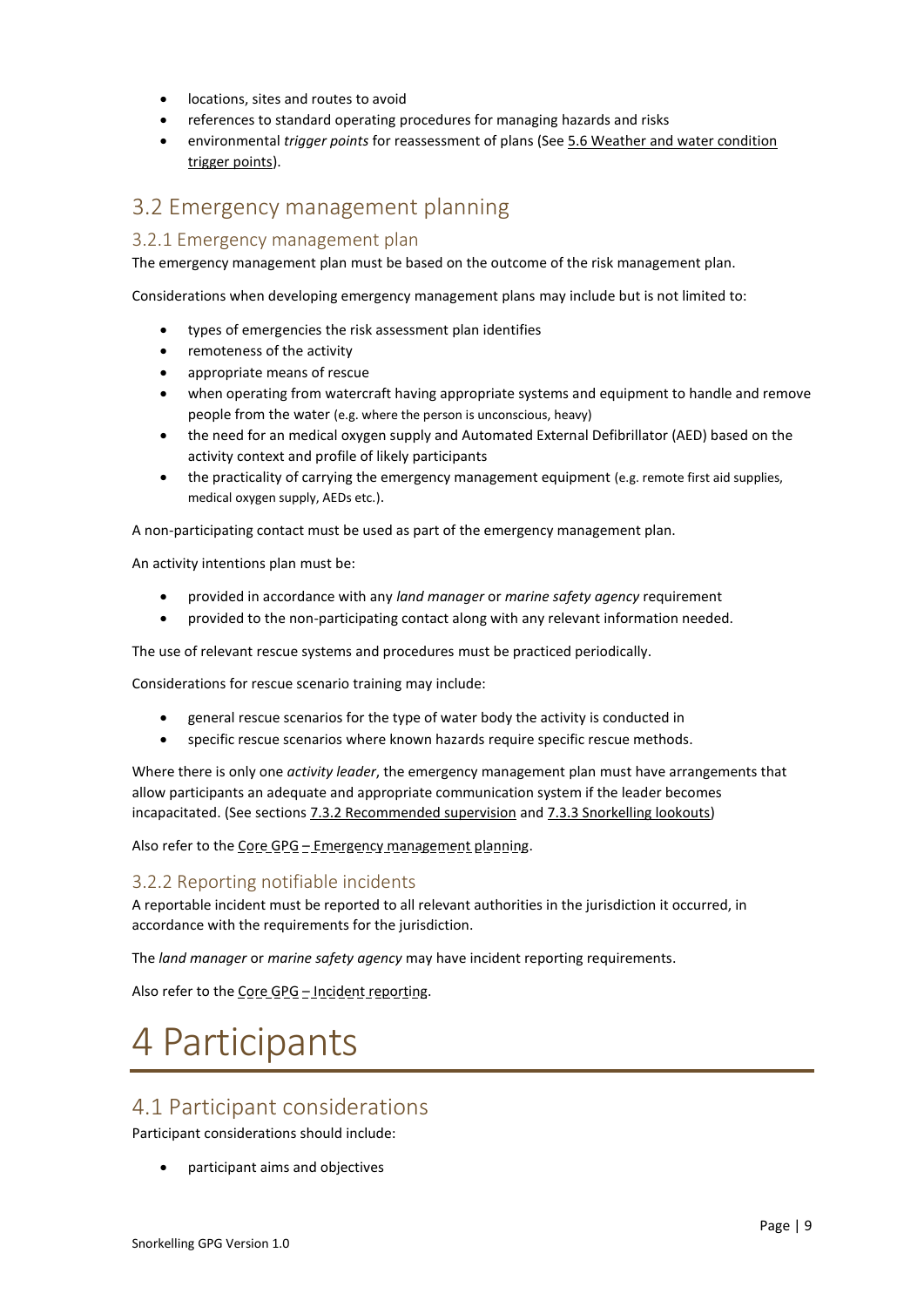- considerations listed in the Core GPG Participants and Activity purpose sections
- the effect of the temperature of the environment on individual and groups of participants
- familiarity with and experience in water environment(s)
- fitness
- general heath
- swimming ability
- age (e.g. older or very young people)
- if it likely they will undertake *snorkel diving*
- if they exhibit behaviour that indicates they are stressed (e.g. hesitant, appear to be jumpy, overly excited, fidgety or having shaking hands)
- if they are non-English speakers.

Higher risk participants should be identified so additional risk mitigation measures can be used. (Refer [7.4.5](#page-21-0)  [Higher risk participants](#page-21-0) – risk mitigation.)

Higher risk participants include those who:

- are living with a disability
- have a medical alert for a condition (e.g. medical alert bracelet, pendant, necklace)
- are either an older or a very young person
- are overweight
- appear to be in bad health (e.g. respiratory problems, particularly unfit)
- exhibit stressed behaviour (e.g. appear to be jumpy, hesitant, overly excited, fidgety or have shaking hands)
- have mobility issues
- have difficulties in readily understanding instructions
- has a vision impairment that might affect them navigating the activity area
- has a hearing impairment that might affect following instructions
- are non-English speaking
- anyone undertaking extended breath holding or *snorkel diving* (i.e. at risk of *shallow water blackout*).

Considerations relating to participants general heath may include but is not limited to:

- if they smoke
- medical conditions that may be made worse by physical exertion (e.g. heart disease, asthma, lung complaints, etc.)
- medical conditions that can result in loss of consciousness (e.g. epilepsy, diabetic conditions, medication that makes a person drowsy, etc.)
- asthma triggered by conditions (e.g. cold water, saltwater mist, etc.)
- age (e.g. older people)
- if overweight
- vision impairment
- hearing impairment.

# <span id="page-9-0"></span>4.2 Information provided pre-activity

Pre-activity information provided to participants should clearly communicate:

- information as detailed in the Core GPG Information provided pre-activity
- relevant aquatic hazards and risks
- clothing and footwear requirements
- when participants should advise they have a relevant medical condition.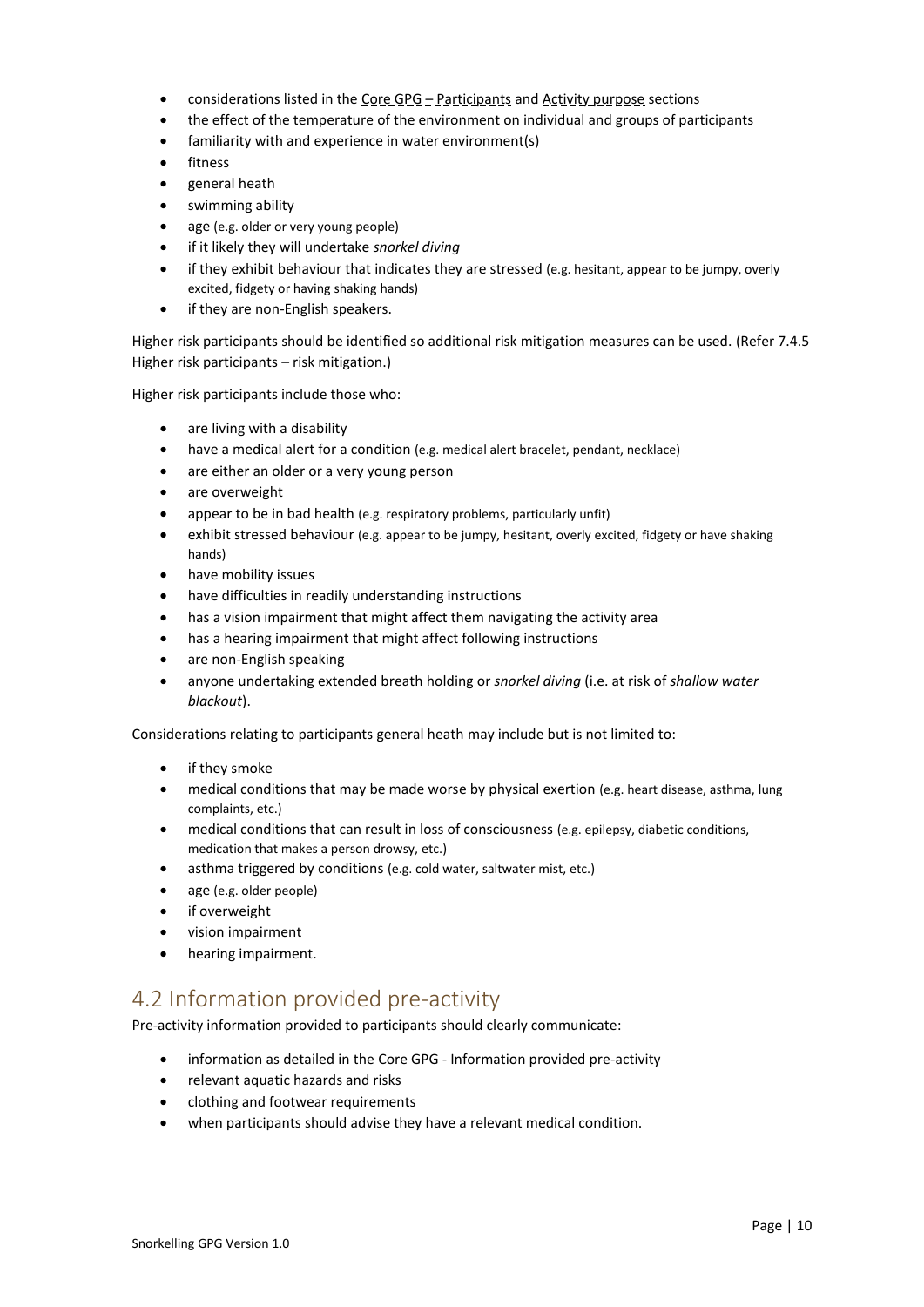# <span id="page-10-0"></span>5 Environment

# <span id="page-10-1"></span>5.1 Environment related planning

The *marine safety agency*, land owner and/or *land manager* law(s), regulation(s) and/or requirements must be complied with.

Environment planning considerations must include:

- access and exit to the site including remoteness
- tides
- rips and currents
- wind direction and strength
- wave and swell height and direction
- water depth
- water temperature
- water quality
- water visibility
- surface visibility
- the other users including watercraft and fishing activities
- site features (e.g. reef formations, sand bars, bottom gradient, submerged rocks, underwater caves, wrecks, etc.)
- local marine life
- entanglement hazards.

# <span id="page-10-2"></span>5.2 Weather and water conditions information

# <span id="page-10-3"></span>5.2.1 Weather information

Appropriate sources must be used for recent, current and forecast:

- weather
- weather warnings
- water conditions.

See Beaufort Wind Force Scale i[n Appendix 1 Beaufort Wind Force Scale.](#page-27-1)

See Weather warnings information in [Appendix 2 Weather information.](#page-29-0)

#### <span id="page-10-4"></span>5.2.2 Water conditions information

Sources of water conditions information must include:

- the Bureau of Meteorology relevant marine conditions information
- the Bureau of Meteorology relevant water level information and flood warning information
- relevant local information sources (e.g. marine safety agency, land managers, volunteer rescue organisations, river gauges, dam operators etc.)
- inspection of the site.

# <span id="page-10-5"></span>5.3 Snorkelling conditions

#### <span id="page-10-6"></span>5.3.1 Weather

Weather conditions must be assessed prior to the activity.

Weather conditions must be monitored throughout the activity.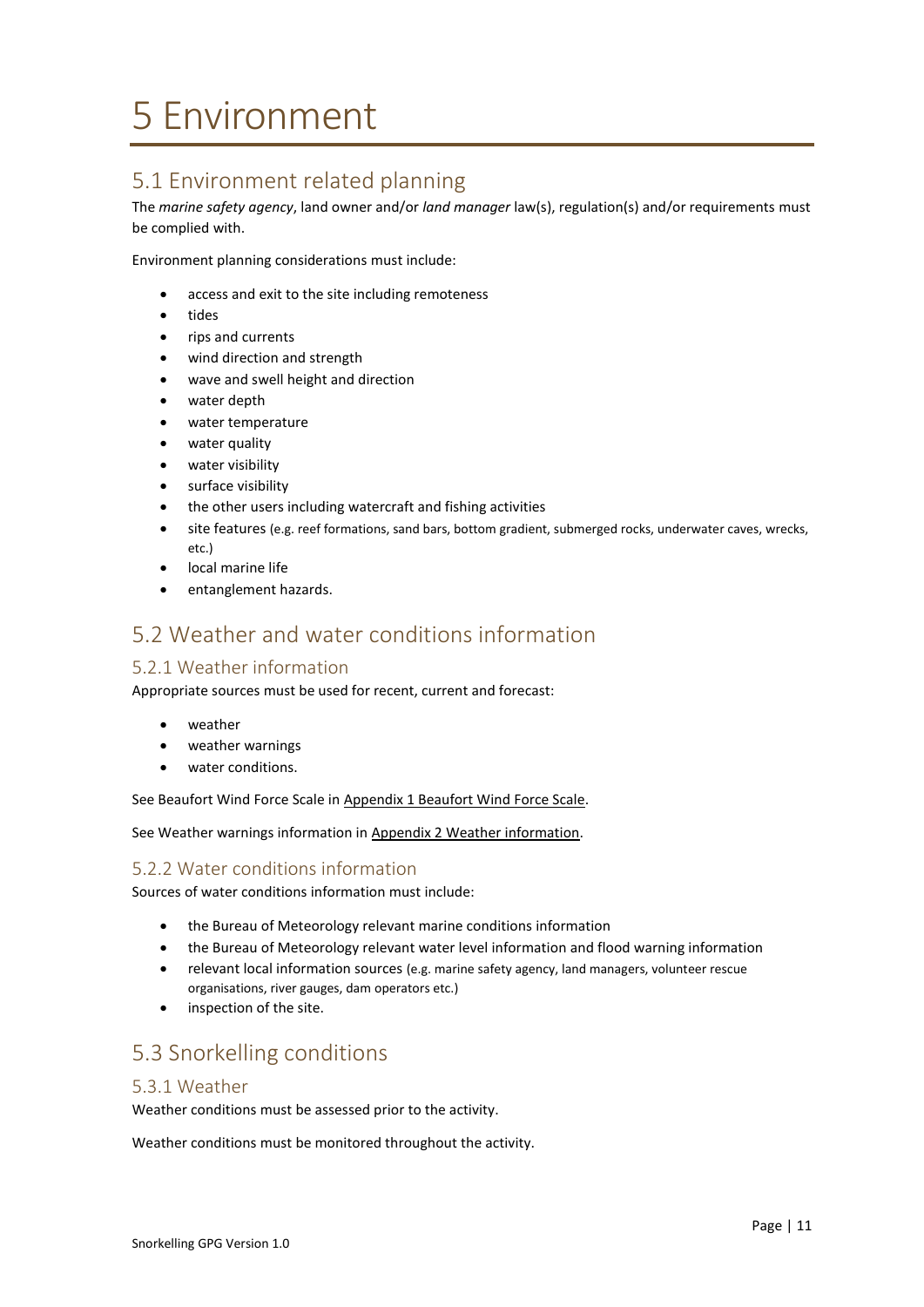Weather conditions considerations must include:

- wind strength
- wind direction
- temperature
- rain
- lightning
- surface visibility.

Additional consideration must be given if weather conditions:

- have a surface visibility that limits the ability to monitor the group effectively
- with winds directly affecting the site of 11 knots (20 km/hr) or greater (i.e. moderate breeze on Beaufort Scale – se[e Appendix 1\)](#page-27-1)
- while thunder can be heard.

# <span id="page-11-0"></span>5.3.2 Water conditions

Water conditions must be assessed prior to the activity.

Water conditions must be monitored throughout the activity.

Water condition considerations must include:

- tides and slack water periods
- currents (i.e. tides, rips, longshore, outlet, channel and structural) and their direction
- wave (i.e. wind, swell, tidal, long, reflected and Tsunami) height and direction
- surf conditions
- water depth (e.g. will waves break, reef depths, conditions based on tide such as ocean bars etc.)
- water temperature
- water quality
- water visibility
- maximum depths at the site.

Surf conditions may include:

- wave height
- wave type (plunging or spilling breaking waves or surging waves)
- location of surf in relation to activity.

Additional consideration must be given if water conditions:

- have a visibility underwater that limits the ability to monitor the group effectively
- have a wave or swell height that limits the ability to monitor the group effectively.

#### <span id="page-11-1"></span>5.3.3 Water quality

Areas where the water is known to be polluted or contaminated and would pose a risk to human health must be avoided.

Polluted or contaminated water may include water impacted by:

- chemicals
- oil
- rubbish
- sewage
- upstream runoff (e.g. urban runoff such as oil from roads, industrial operations etc.)
- animal carcases or waste
- waterborne microorganisms (e.g. E.coli, Giardia, blue-green algae).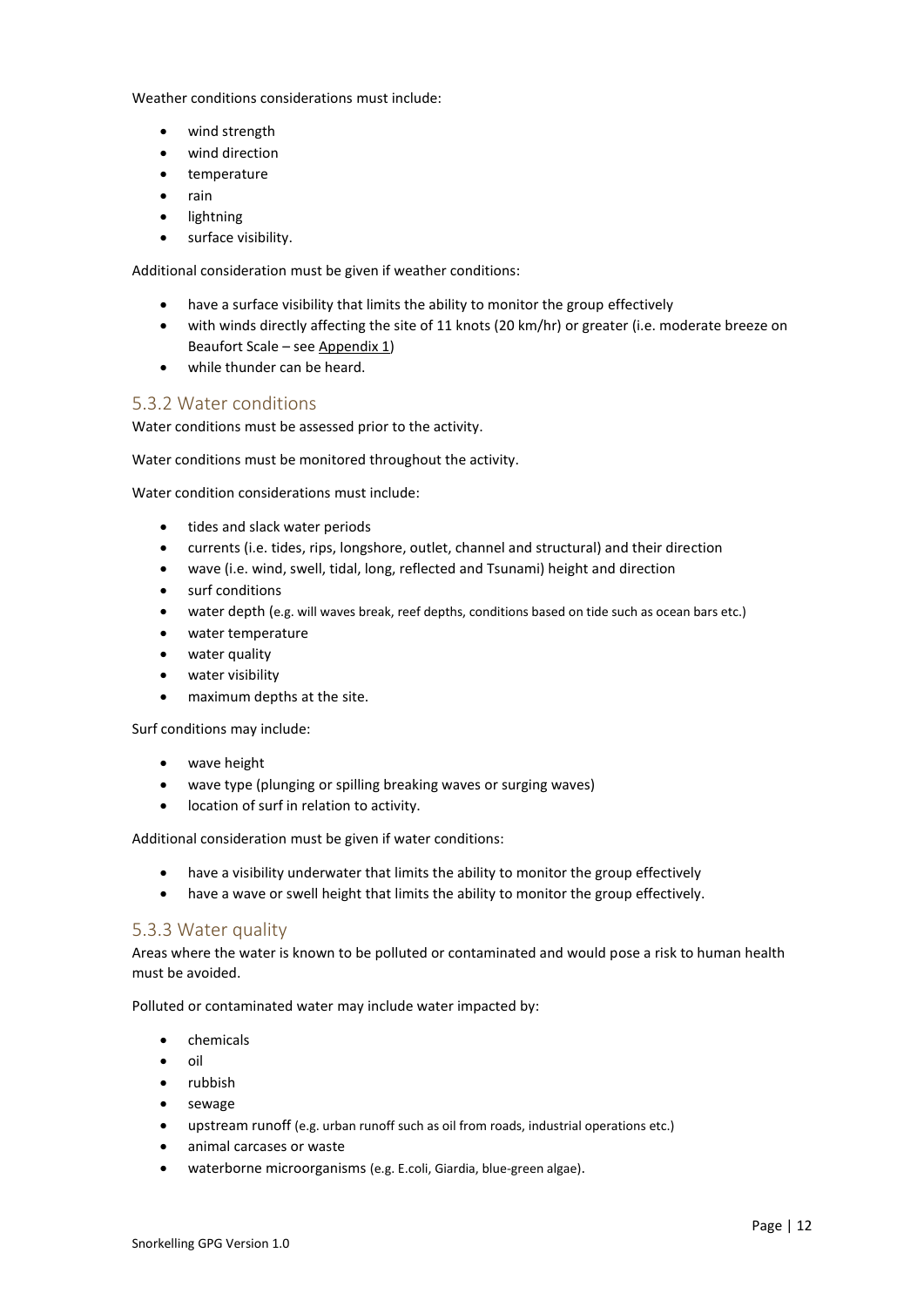# <span id="page-12-1"></span>5.4.4 Entry and exit

Entry and exit to the site must be:

- reviewed for obstacles and hazards
- suitable for the fitness and physical capabilities of the participants.

Also see Appendix 6 – [Water entry and exit.](#page-33-0)

# <span id="page-12-2"></span>5.4 Lightning

A procedure for reducing the risk of being struck when lightning occurs must be implemented.

Bureau of Meteorology (BOM) services should be used where available to assess lightning risk.

Whilst thunder is audible groups should avoid:

- *snorkelling*
- being on high locations
- being in unsuitable locations.

When thunder is audible, a suitable location should be sought, to wait out the thunderstorm.

Considerations for locations to waiting out the thunderstorm should include but not limited to avoiding:

- being on the water
- being on high structures
- being connected to metal structures, cable or equipment
- being on the highest ground in the area
- tall trees or structures that may act like a lightning rod
- water saturated ground near watercourses
- locations where group is unable to spread out
- caves.

# <span id="page-12-3"></span>5.5 Flooding

Areas likely to experience *flash flooding* or flood water runoff should be avoided during severe weather or thunderstorms.

# <span id="page-12-0"></span>5.6 Weather and water condition trigger points

*Trigger points* must be based on the relevant Bureau of Meteorology weather warnings and actual weather conditions.

The risk management plan and emergency management plan must include guidance on *trigger points* and associated actions for:

- tide movements
- rips and currents
- wind direction and strength
- wave and swell height
- water quality
- water visibility
- surface visibility
- severe weather warnings
- thunderstorm warnings
- hazardous surf warnings
- marine wind warnings
- tsunami: watch and warning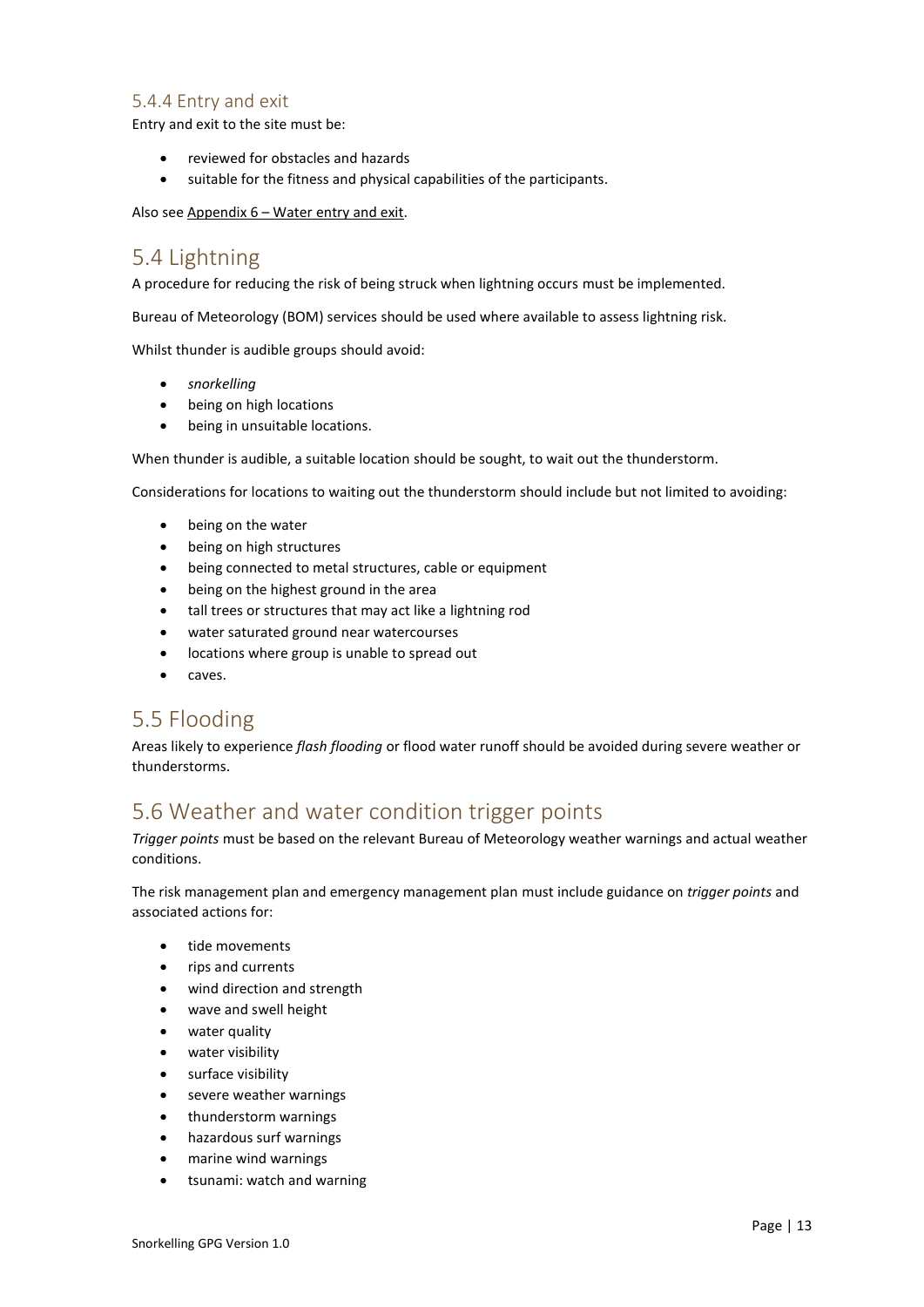- tropical cyclone advice: watch and warning
- extreme cold temperature
- extreme hot temperatures.

Actions for *trigger points* may include but are not limited to:

- cancellation of activity
- postponing the activity
- moving the activity site
- avoid sites affected
- moving to areas that are protected from the effects
- evacuating to a safe location.

# <span id="page-13-0"></span>5.7 Marine safety agency, land managers and traditional owners

# <span id="page-13-1"></span>5.7.1 Marine safety agency and land managers requirements

Also refer to the Core GPG - Land owner and/or manager.

Procedures must be used to determine and comply with all relevant *marine safety agency* and *land manager* requirements.

*Land managers* may include:

- a national *marine safety agency*
- marine safety agencies in the jurisdiction of operation
- harbourmasters in port jurisdictions
- marine authorities
- marine national park or national park authorities
- marine sanctuary authorities
- local waterway managers.

#### <span id="page-13-2"></span>5.7.2 Marine navigation requirements

Relevant requirements must be complied with where indicated by:

- buoyage systems (i.e. lateral, cardinal, isolated danger, special and safe water marks)
- zone signage (i.e. buoys and beacons)
- navigation signals (i.e. navigation lights, dayshapes, code flags and whistle signals)
- areas of commercial operation.

# <span id="page-13-3"></span>5.7.3 Traditional owners

Procedures should be used to determine and comply with any traditional owner and cultural heritage requirements.

# <span id="page-13-4"></span>5.8 Wildlife safety

# <span id="page-13-5"></span>5.8.1 Wildlife safety considerations

Procedures should be in place to minimise the risks associated with local fauna and flora that may be encountered.

The types of wildlife encounters that may need to be considered include but is not limited to:

- blue ring octopus
- cone shells
- crocodiles
- jellyfish
- sea snakes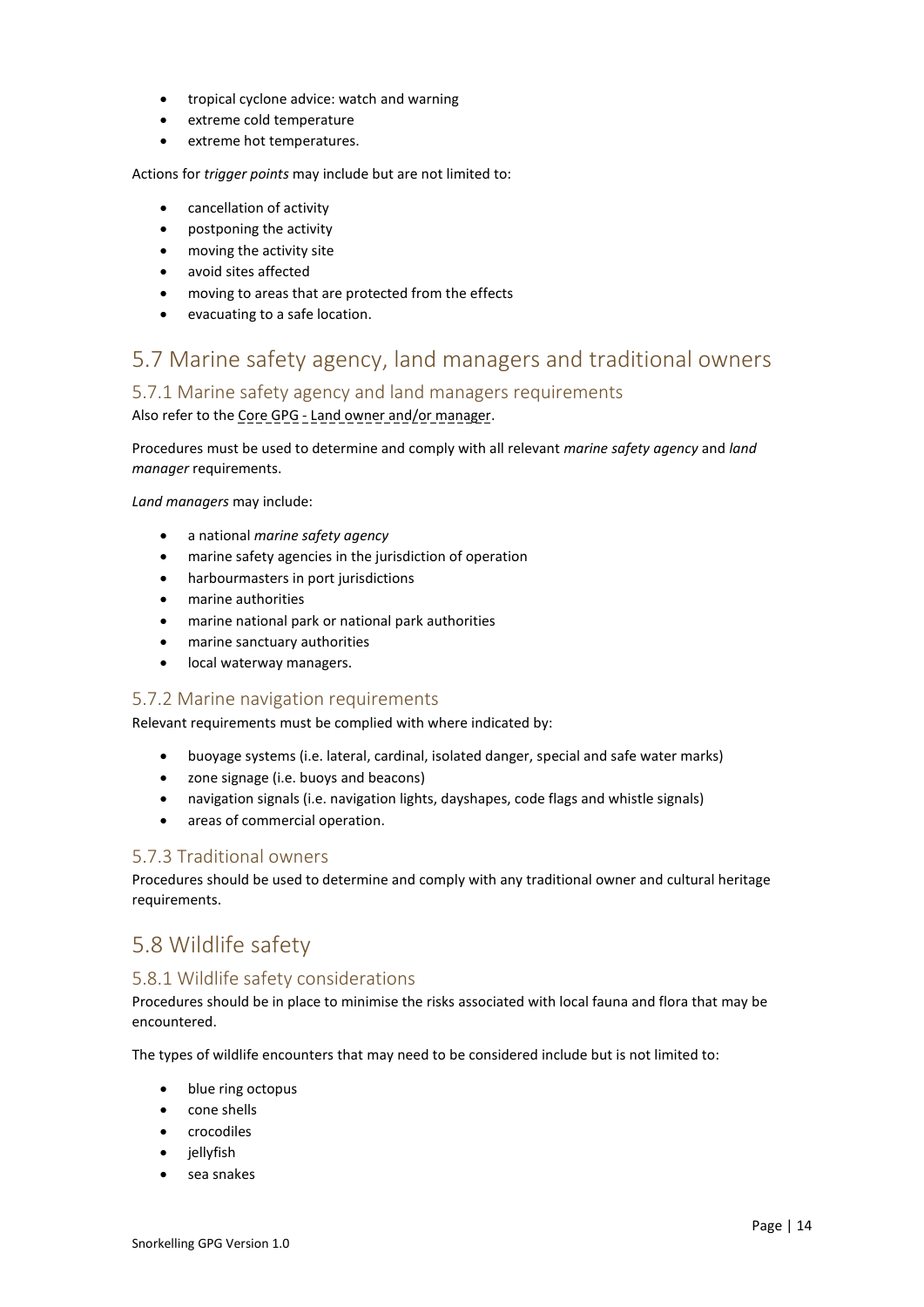- sharks
- stingrays
- stone fish
- any other relevant aquatic wildlife found in the area.

### <span id="page-14-0"></span>5.8.2 Jellyfish

Procedures should be in place to minimise the risks associated with jellyfish stings including:

- appropriate risk assessment before the activity
- selecting suitable areas
- briefings on avoiding contact
- consideration of the use of protective clothing
- appropriate first aid treatment training
- having available appropriate first aid treatment equipment and supplies.

### <span id="page-14-1"></span>5.8.3 Sharks

The risk management plan should consider:

- if shark deterrent devices should be carried
- areas and conditions that are likely to have higher shark activity (e.g. run off areas after heavy rain, warmer temperature water areas, dawn, dusk etc.)
- referral to shark monitoring or reporting information for shark activity.

### <span id="page-14-2"></span>5.8.4 Wildlife swims

Wildlife swim laws and regional *land manager* marine animal requirements must be complied with (e.g. water body, marine national park or marine sanctuary).

Procedures relating to marine animals may include but is not limited to:

- staying clear of free-swimming animals
- not blocking or attempt to alter the natural path of free-swimming animals
- keeping a specific distance away
- keeping a constant direction and avoiding sudden direction changes
- not approaching head on
- not separating individuals from their group
- not coming between a mother and their young
- avoiding birthing areas.

# <span id="page-14-3"></span>5.9 Environmental sustainability procedures

The procedures may include but are not limited to procedures listed in Core GPG - Environmental sustainability and the following:

# <span id="page-14-4"></span>5.9.1 Plan ahead and prepare

Refer procedures listed in Environmental sustainability section in Core GPG - Appendix J.

#### <span id="page-14-5"></span>5.9.2 Travel on durable surfaces

Travelling in an area on durable services may include but is not limited to:

- practicing basic techniques with beginner snorkelers in environments that are not likely to be adversely affected (e.g. sandy areas, areas of bare rock)
- following natural paths and water currents (e.g. direction of currents along the reef walls)
- avoiding touching, hitting or kicking features by:
	- o being mindful of fin locations
	- o avoiding shallow and narrow features
	- o not touching or handling coral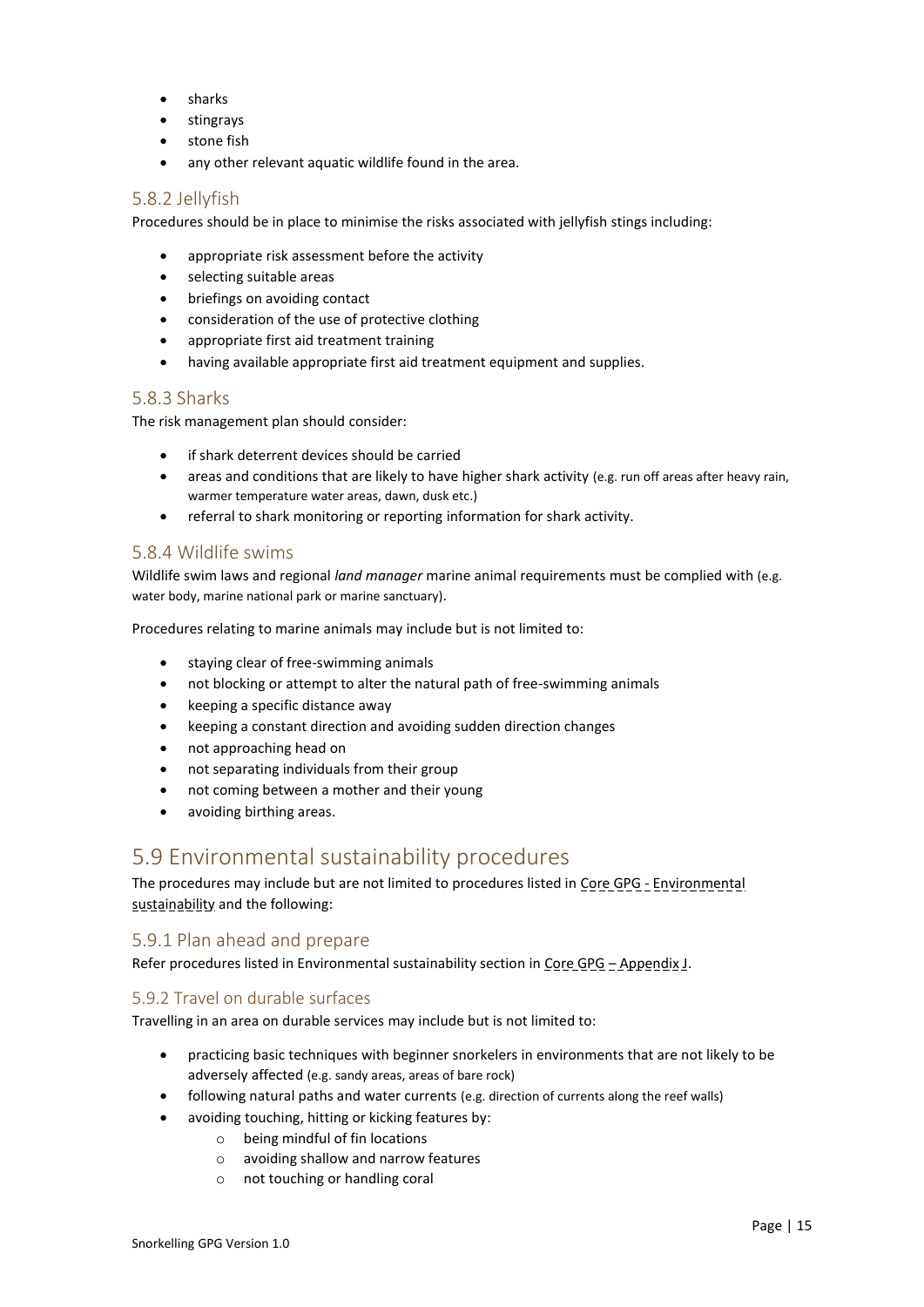- o not kicking up sand from the bottom
- choose the deepest channel or groove to swim over
- swimming rather than walking
- not walking on reef surfaces
- selecting appropriate entry and exit points to minimise impact on plants and/or animals
- using designated access points.

#### <span id="page-15-1"></span>5.9.3 Dispose of waste properly

Disposal of waste properly may include but is not limited to:

- carry out food and general waste (e.g. plastic bags, 6 pack plastic holders, etc.)
- carry out human waste and personal hygiene waste
- when safe to do so, removing and dispose of any fishing line found.

#### <span id="page-15-2"></span>5.9.4 Leave what you find

Leave what you find may include but is not limited to:

- before moving to new locations clean equipment to avoid spread of pest plants or animals
- leave all coral or shells where they are
- leave all fora and fauna where they are
- leave all artefacts or cultural heritage items where they are.

#### <span id="page-15-3"></span>5.9.5 Respect wildlife

Respecting wildlife may include but not limited to:

- avoid touching or handling wildlife or benthos zone organisms
- not feeding fish, birds or other wildlife
- staying clear of free-swimming animals
- not blocking or attempt to alter the natural path of free-swimming animals
- staying clear of breeding areas
- practicing basic techniques with beginner snorkelers in environments that are not likely to be adversely affect marine animals
- keep fins and equipment (e.g. cameras, torches) away from bottom dwelling animals and plants.

#### <span id="page-15-4"></span>5.9.6 Be considerate of your hosts and other visitors

Be considerate of your hosts and other visitors may include but not limited to:

- use underwater horns only in appropriate circumstances (e.g. emergency situations, herding groups, catching somebody's attention)
- minimise disturbance to other users
- conform to fishing requirements including licensing and size/volume restrictions.

# <span id="page-15-0"></span>6 Equipment and logistics

# <span id="page-15-5"></span>6.1 Equipment requirements

# <span id="page-15-6"></span>6.1.1 Personal attire

Procedures must be in place to ensure appropriate clothing and *personal thermal protection* is available and fit for purpose for the expected and foreseeable weather conditions.

Clothing and/or *personal thermal protection* should be of a colour that makes it easily visible for activity leaders or lookouts and other water users.

Procedures must be in place to ensure reasonable and appropriate sun safety equipment and measures are taken.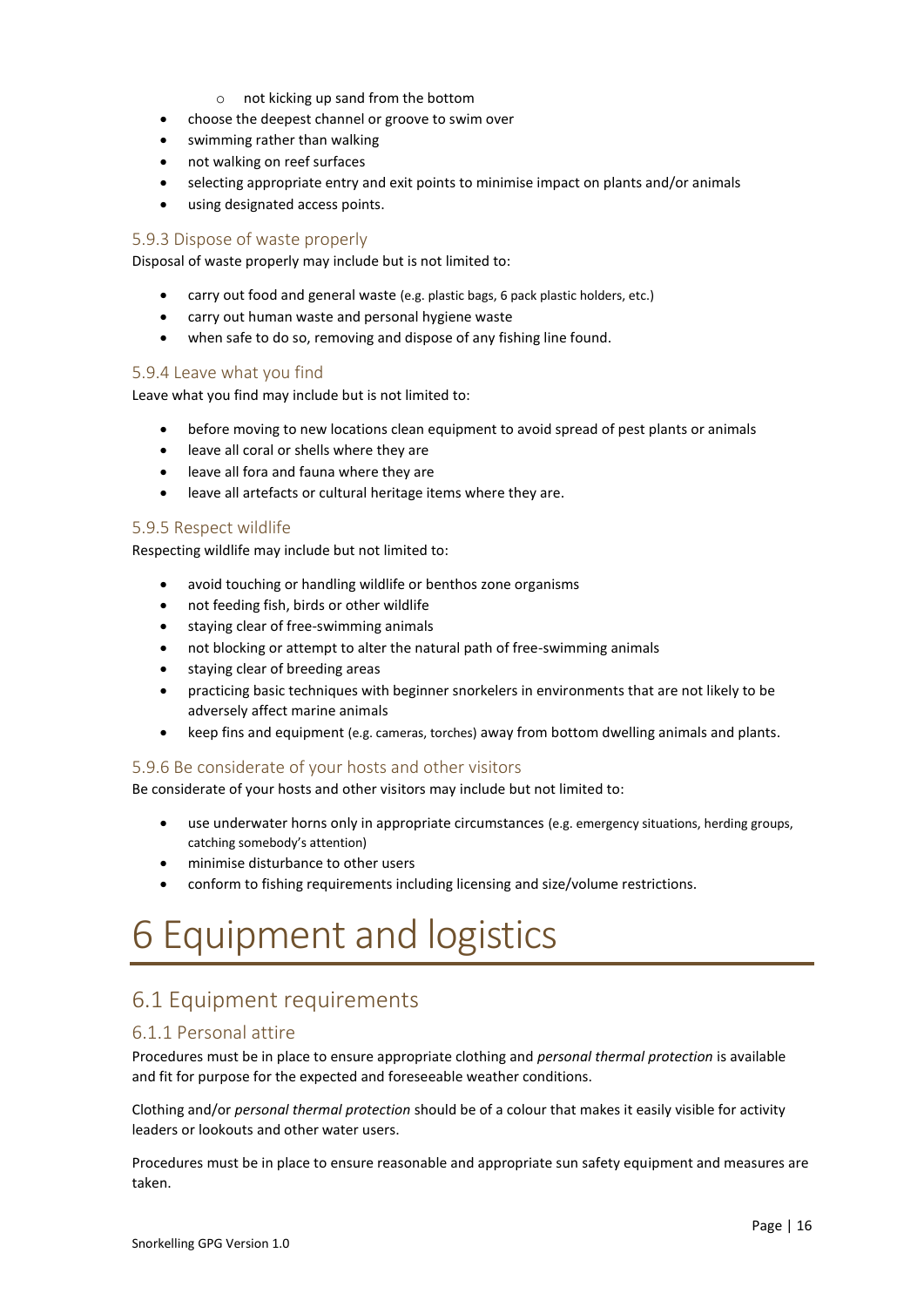Having available appropriate extra clothing or *personal thermal protection* must be considered.

Consideration for carrying extra clothing or *personal thermal protection* may include:

- the participants involved
- the *snorkelling* conditions
- the duration of the activity.

Refer to the list of equipment to consider in [Appendix 4.](#page-30-0)

#### <span id="page-16-2"></span>6.1.2 Activity equipment

Activity equipment listed should be manufactured for use in the context of the activity:

- diving masks
- snorkels
- fins
- devices used for *buoyancy* control (e.g. weight belts, buoyancy vests for snorkelling, wetsuits).

Any *marine safety agency*, land owner and/or *land manager* law(s), regulation(s) and/or requirements for rescue equipment must be complied with.

An appropriate design standard for rescue equipment must be used where one is available.

All weight belts must have a quick release mechanism.

A range of masks with different shapes and sizes should be available to fit different users and/or fit over a beard or moustache.

Refer to the list of equipment to consider in [Appendix A4.1.](#page-30-1)

# <span id="page-16-1"></span>6.1.3 Emergency equipment

#### <span id="page-16-0"></span>6.1.3.1 Rescue equipment

The rescue equipment available must be appropriate for use in the context of the activity.

Rescue equipment each *activity leader* must have readily available for use includes:

- a whistle appropriate for water environments
- a suitable means of cutting fishing line or rope
- a means of towing a person.

*Activity leaders snorkelling* should have a towed float or *buoyancy aid*.

Throw bags if used must be of an appropriate design and use floating rope.

Additional rescue equipment to consider may include appropriate hoist systems for lifting unconscious or heavy people from the water. (For example, being able to lift the person out of the water onto a watercraft if it is used as the base for snorkelling.)

Refer to the list of equipment to consider in [Appendix A4.2.](#page-30-2)

#### <span id="page-16-3"></span>6.1.3.1 First aid equipment

Where available, any medical oxygen supply must be appropriately maintained by an appropriately competent person or service agent.

Where available, any Automated External Defibrillator (AED) must be appropriately maintained by an appropriately competent person or service agent.

Also refer t[o 3.2 Emergency management planning](#page-8-1) and [Appendix A4.4.](#page-31-0)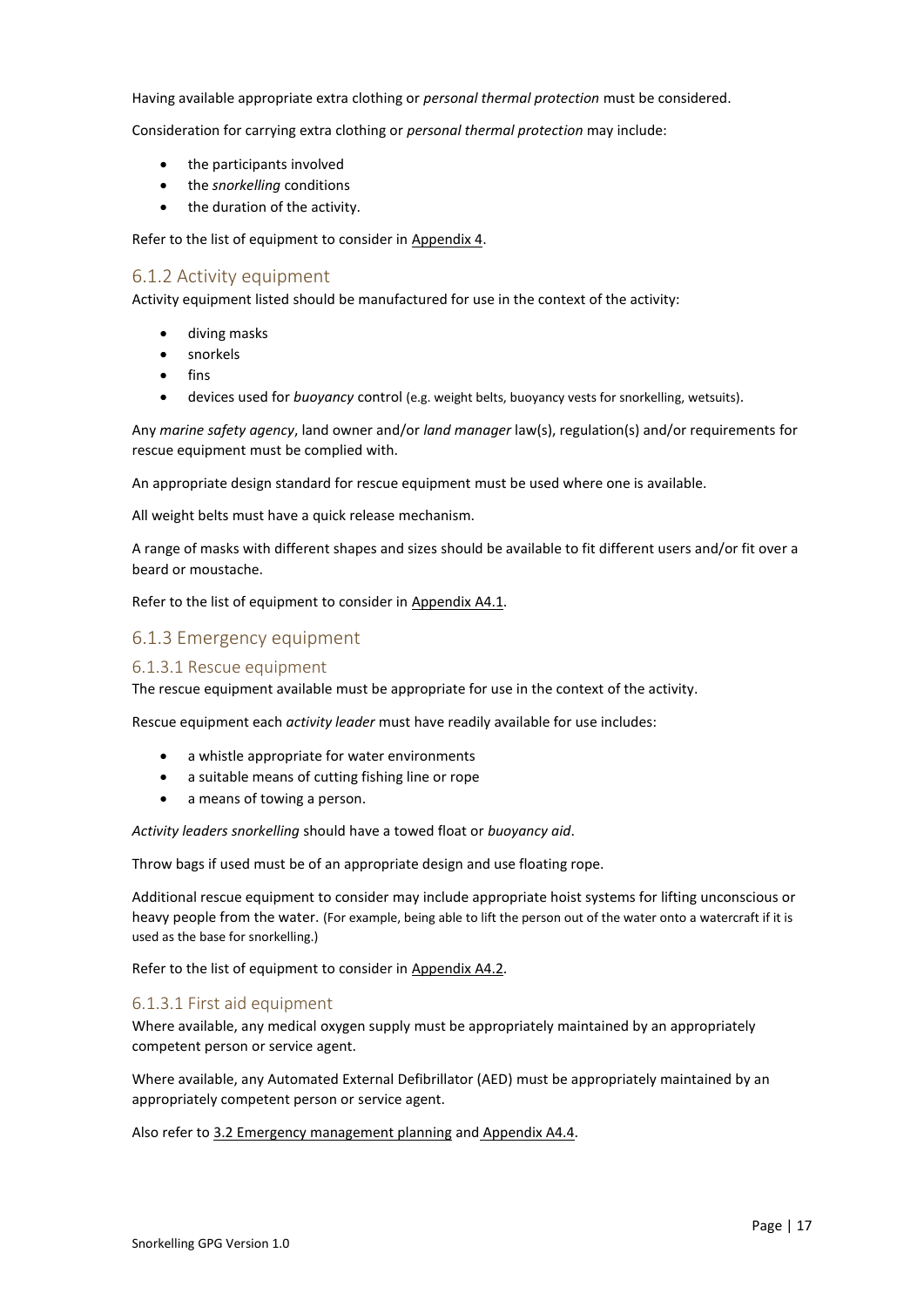# <span id="page-17-1"></span>6.1.4 Shark emergency equipment

When carried, shark deterrent devices should be appropriate for use in the context of the activity.

Consideration for the use of shark deterrent devices should include if they are appropriate for the area (e.g. marine protected area requirements).

Refer to the list of equipment to consider in [Appendix A4.3.](#page-31-1)

#### <span id="page-17-0"></span>6.1.5 Communications equipment

The communications equipment available must be appropriate for use in the context of the activity and local laws or regulations.

Refer to the list of equipment to consider in [Appendix A4.5.](#page-31-2)

#### <span id="page-17-2"></span>6.1.6 Navigation and group management equipment

The type of navigational markers (e.g. dive flags) used must be appropriate for use in the context of the activity and local laws or regulations.

Floats, markers and lines used for group management should be appropriate for use in the context of the activity.

Refer to the list of equipment to consider in [Appendix A4.6.](#page-31-3)

#### <span id="page-17-3"></span>6.1.7 Other equipment

Refer to the list of equipment to consider in [Appendix A4.7.](#page-31-4)

# <span id="page-17-4"></span>6.2 Use of equipment

All equipment must be used with reference to the manufacturers instructions.

All equipment must be checked that it is serviceable before each activity or before being used.

Where available, any medical oxygen supply must have the level of oxygen checked to confirm it is at the required level prior to leaving for the activity site.

Electronic shark deterrent devices must be confirmed to have sufficient charge prior to use.

Procedures must be used so that relevant provided equipment is hygienic.

Provided equipment that may require hygiene procedures includes but is not limited to:

- snorkels
- masks
- wetsuits and other personal attire or *personal thermal protection*
- fins.

Prior to use of equipment, all relevant people must receive appropriate training and advised of any relevant manufacturers instructions or limitations.

Also refer colour coding systems for higher risk participants and *activity leaders* in the [7.4.5.2 Easy](#page-22-0)  [identification](#page-22-0) section.

# <span id="page-17-5"></span>6.3 Maintenance of equipment

Equipment and inspection records must conform with any legislative or regulatory requirements.

Appropriate procedures must be in place for equipment inspections and determining the time periods between inspections.

A retirement of equipment policy should be developed.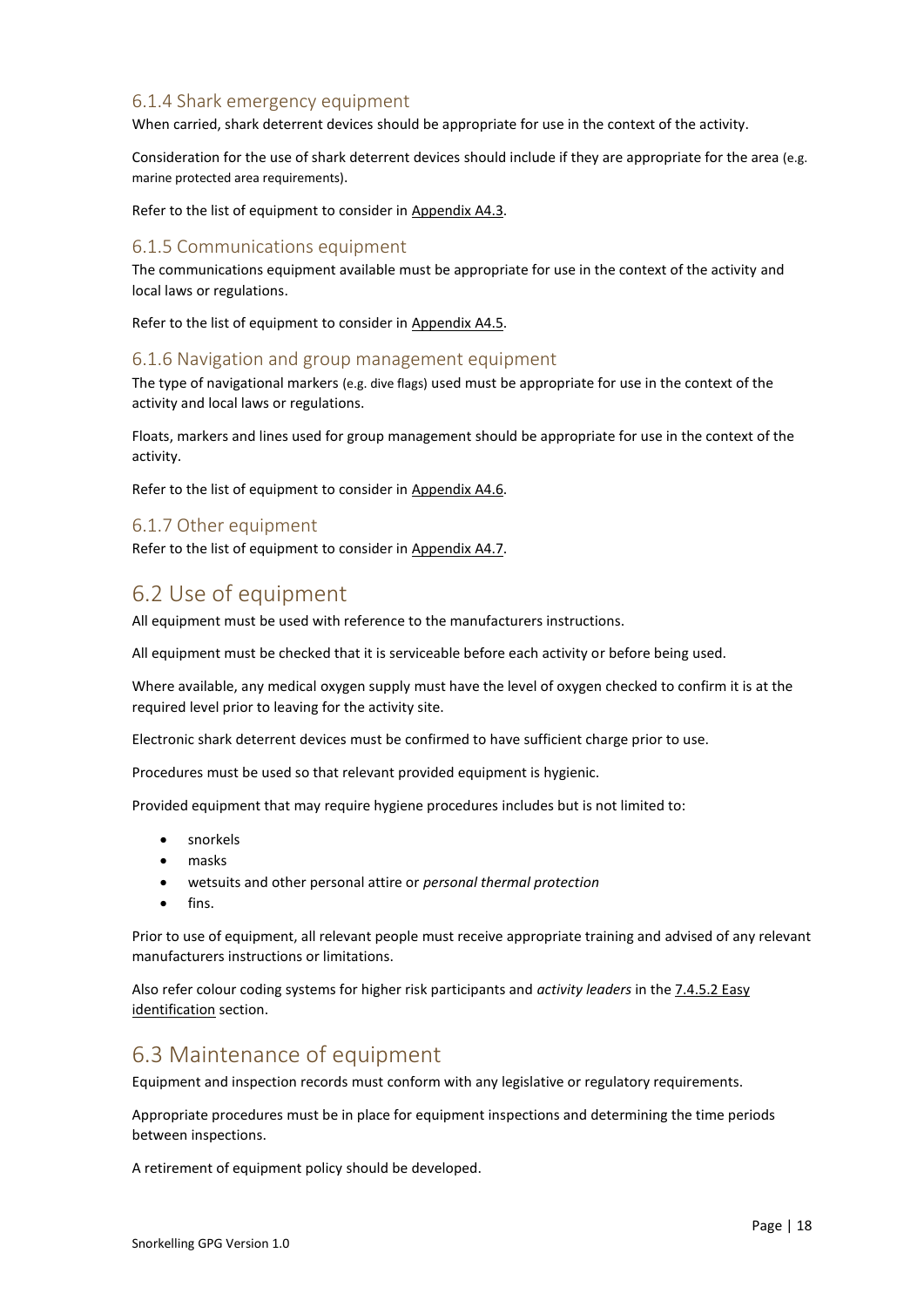Considerations for a retirement of equipment procedure may include but is not limited to:

- type of use
- frequency of use
- prevailing conditions when used
- actual deterioration, wear and tear
- extreme usage events or patterns
- age
- years in service
- manufacturers recommendations.

# <span id="page-18-2"></span>6.4 Storage of equipment

Activity equipment should be stored with reference to the manufacturers recommendations or instructions.

Considerations for storage of equipment may include but is not limited to:

- equipment is clean and dry
- the storage is free from harmful chemicals
- the storage is free from damp conditions
- the storage is free from environmental exposure including Ultraviolet (UV) light and avoids extremes of temperature
- the storage is free from interference of fauna or vermin.

# <span id="page-18-0"></span>7 Leadership

# <span id="page-18-3"></span>7.1 Naming conventions

The *activity leader* naming convention enables this activity GPG to be related to Core GPG requirements.

The leadership naming conventions for *snorkelling* activities are:

Snorkelling guide: a person with the competence to enable participants to do the activity while under supervision.

Snorkelling instructor/supervisor: a person with the competence to instruct participants so that they may undertake the activity independently without supervision or minimal supervision and to supervise other snorkelling guides.

Snorkelling guide and snorkelling instructor/supervisor are equivalent to Leader in the Core GPG.

An *activity leader* is the collective noun for either snorkelling guide or instructor/supervisor.

A *lookout* is a suitably briefed *responsible person* who monitors the participants during the activity. While an *activity leader* can take on the role of a *lookout*, this document uses the term to indicate this person is not a competent snorkelling guide or instructor/supervisor.

# <span id="page-18-4"></span>7.2 Competencies

#### <span id="page-18-1"></span>7.2.1 Competencies overview

The AAAS and GPGs refers to units from the Sport, Fitness and Recreation Training Package for descriptive statements of the knowledge and skills required of *activity leaders*.

The Training Package units are used for the sole purpose of providing descriptions for the knowledge and skills required. It is not intended to imply or require that specific formal training, assessment or qualification is the only means of gaining or recognising knowledge and skills.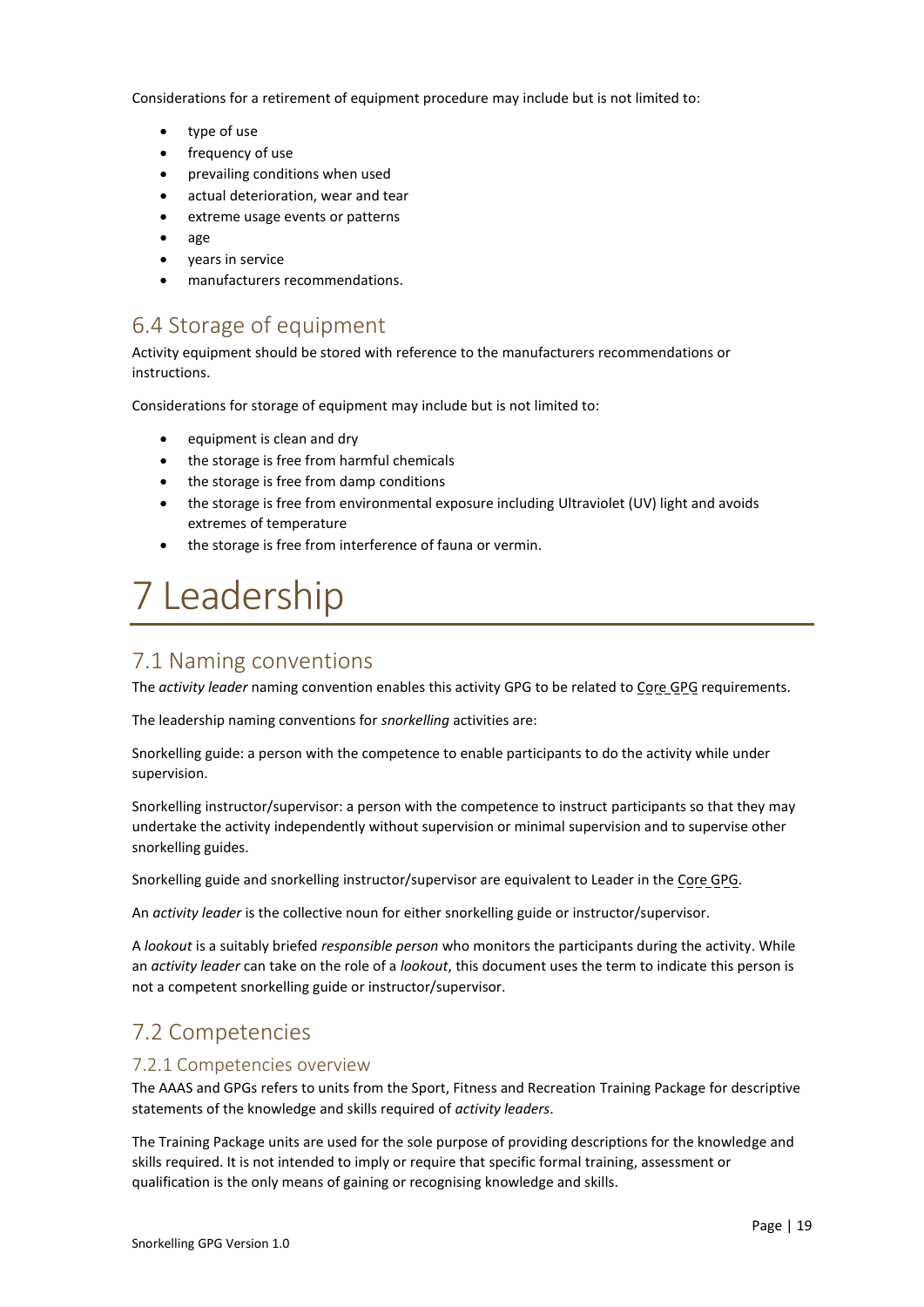*Providers* can recognise *activity leaders* as having the 'ability to apply knowledge and skills to achieve expected results' (i.e. *competencies*) in a number of different ways as detailed in the Core GPG - Recognition of competence.

The Training Package units listed can be found by searching for the units on the training.gov.au/Home/Tga website. The code provided with the unit name assists in this search.

#### <span id="page-19-1"></span>7.2.2 Snorkelling leadership competencies

Recommended competencies are in Appendix A7 [Leader competencies.](#page-34-0)

The requirements for currency of competencies must be determined by the risk management plan. (Refer the Core GPG - Ensuring current competence section).

Evidence of undertaking *snorkelling* activity within a reasonably recent time frame must be part of determining the currency of *activity leader* competencies.

### <span id="page-19-2"></span>7.2.3 Recognition pathways

Refer to considerations for recognition pathways outlined in Core GPG - Recognition pathways.

# <span id="page-19-3"></span>7.3 Supervision

# <span id="page-19-4"></span>7.3.1 Supervision and group size considerations

The appropriateness of the *supervision ratio* and group size must be assessed throughout the activity based on the current weather and/or water conditions. (For example, declining water quality during the activity may require changes to the group size or supervision ratio.)

Considerations when determining the *supervision ratio* and group size for *snorkelling* must include:

- the type of water body i.e. *open water* or *confined water*
- characteristics of the water body (e.g. location, size, etc.)
- water body conditions and changes in those conditions
- weather conditions and changes in those conditions
- water temperature
- the length and how committing the *snorkelling* activity will be to reach a suitable egress
- participant swimming ability and *snorkelling* experience
- participant age
- if *snorkel diving* will be involved
- the number of higher risk participants in the group
- considerations for determining supervision requirements in Core GPG.

#### <span id="page-19-0"></span>7.3.2 Recommended supervision

Appropriate supervision must be provided at all times during the activity.

Supervision must be determined on a case by case basis taking into account the above-mentioned considerations and the recommendations below.

The recommended *activity leader* supervision for:

- *snorkel swimming* in *confined waters* should be a maximum of 1 *activity leader* to 16 participants *snorkelling*
- *snorkel swimming* should be a maximum of 1 *activity leader* to 10 participants *snorkelling*
- *snorkel diving* should be a maximum of 1 *activity leader* to 8 participants *snorkelling* where a buddy system is used
- *snorkel diving* should be a maximum of 1 *activity leader* to 4 participants *snorkelling* where no buddy system is used.

The recommended total group size should be 30 participants snorkellers (not including *activity leaders*).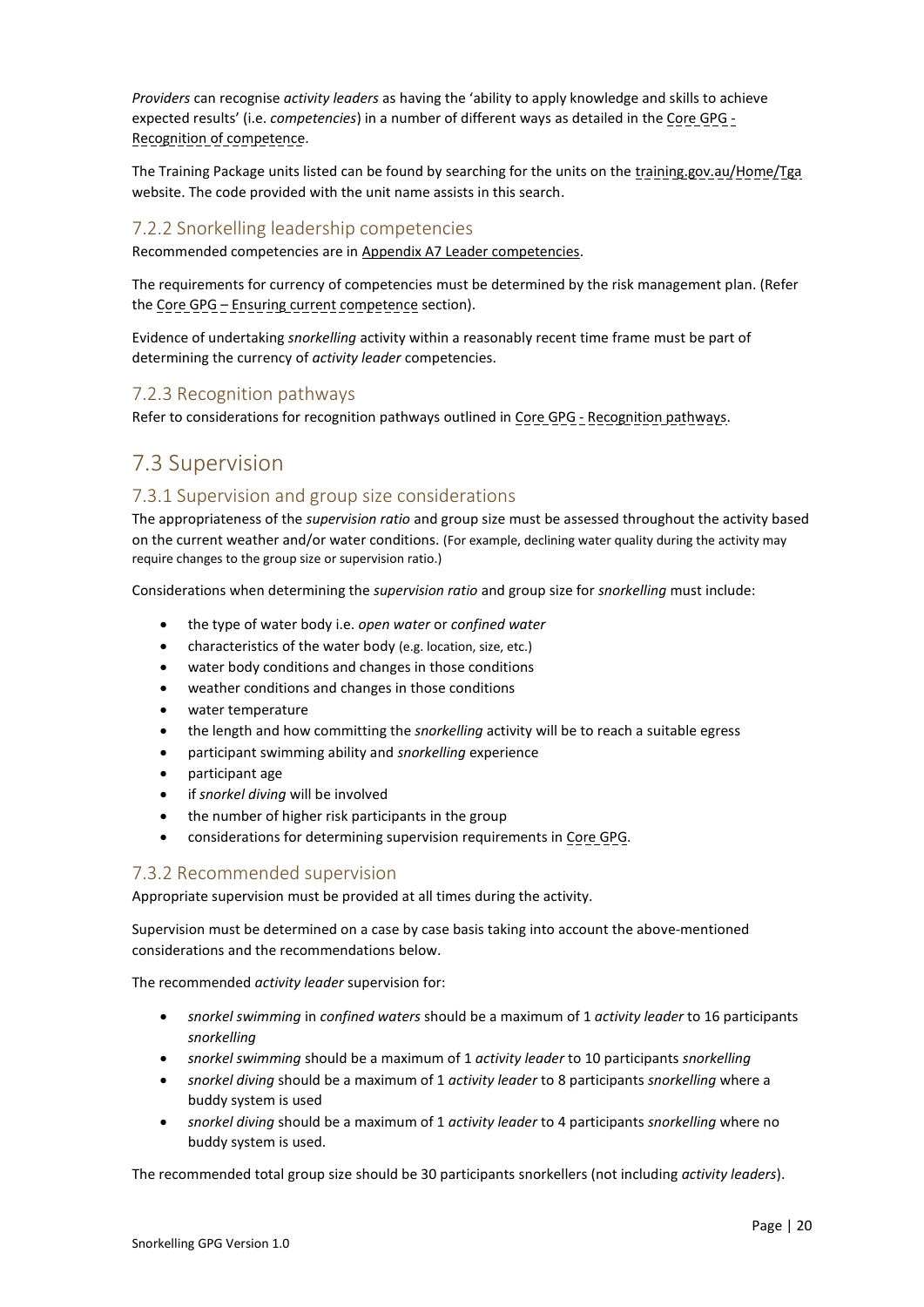Where groups exceed 20 participants *snorkelling*, separate groups should be formed so each *activity leader* can supervise their own group.

A risk assessment must be completed to determine if the use of *lookouts* is appropriate and/or required.

# <span id="page-20-0"></span>7.3.3 Snorkelling lookouts

### <span id="page-20-1"></span>7.3.3.1 Using lookouts

A *lookout*:

- is not *snorkelling*
- assists the *activity leader(s)* in monitoring the participants
- may be a suitably briefed *responsible person* who monitors the participants during the activity
- may be an *activity leader*
- is able to take steps quickly to either address issues as briefed (e.g. requesting a participant to stay or move to within an area) or inform *activity leaders* of issues for them to action.

*Lookouts* when used must be appropriately briefed regarding how undertake the role including hazards to monitor and indicators of increased participant risk.

A *lookout* who is not an *activity leader* (i.e. is a suitably briefed *responsible person*) should not take on *activity leader* roles or be used in place an *activity leader* for the supervision ratio requirements.

(For example, having 20 participants and only 1 *activity leader* along with 1 *lookout* who is a suitably briefed *responsible person* should not occur but having 1 *activity leader* along with 1 *activity leader* acting as a *lookout* may be appropriate depending on the risk management plan, site and circumstances.)

*Lookouts* should have:

- no other task than to monitor snorkelers in the water, except where they are also responsible for rescues and/or first aid
- a location out of the water
- a location that allows visibility of their designated area and where possible the whole activity area
- a location that enables them to take action quickly to address issues or inform *activity leaders* of issues (e.g. a lookout located on a beach that cannot effectively communicate with participants or activity leaders to intervene in a reasonable time is not likely to be a suitable supervision option)
- binoculars and polarised sunglasses to improve visibility across and into the water
- breaks after every 60 minutes.

#### <span id="page-20-2"></span>7.3.3.2 Effective lookouts – considerations

Considerations to improving the effectiveness of *lookouts* includes:

- having an elevated location
- the location being distraction free (both visual and/or audible)
- having binoculars and polarised sunglasses
- being aware of the system used to identify higher risk participants (e.g. vests, buoyancy aids, colour coding of equipment etc.)
- moving the head while scanning, not just the eyes
- scanning using patterns and zones to cover the whole area at least once every 60 seconds
- changing scanning patterns periodically
- looking into the water, as well as on the surface
- focusing on each snorkeller and checking them for movement or signs of distress
- giving greater attention to higher risk snorkellers
- giving greater attention to those in higher risk environment situations, especially those that are down current or at the limits of the *snorkelling* area
- being aware of conditions that affect visibility such as glare, shadows and poor in-water visibility
- changing position to see into areas if needed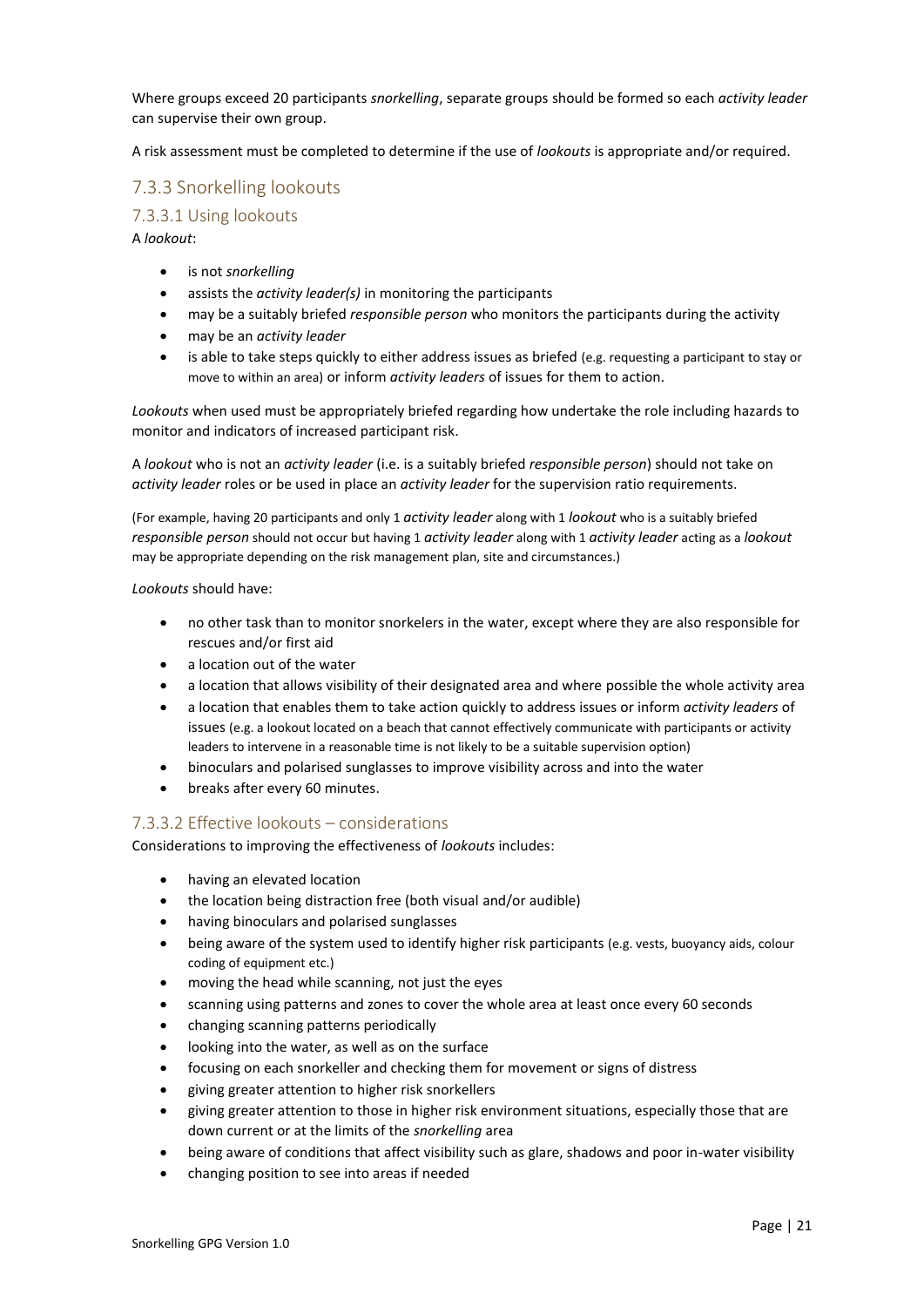- using a mixture of sit, stand and walking while scanning
- taking breaks and rotating duties
- passing on relevant information to the new *lookout* when handing over *lookout* duties
- having enough sleep and being well rested
- avoiding overheating and dehydration in hot conditions
- staying warm and comfortable in cold conditions
- having effective sun and UV protection.

# <span id="page-21-1"></span>7.4 Management during the activity

# <span id="page-21-2"></span>7.4.1 Activity briefing

Before undertaking an activity, the information and requirements to be communicated to participants may include but are not limited to:

- entry and exit points from the water
- explanation of the *snorkelling* area and boundaries (e.g. landmarks, flags, banners, buoys etc.)
- location of and ways to avoid potential environmental hazards
- correct fitting and use of equipment
- an explanation of signals (e.g. calls, hand signals and whistle)
- recall procedures
- where used how the buddy system operates including the lost buddy procedure
- emergency responses
- *buoyancy aids* available
- hazards relating to *shallow water blackout*
- restrictions and procedures related to *snorkel diving*
- other relevant risk management procedures
- requirements relating to completing head counts (e.g. sign in procedures)
- the location of *lookouts*
- requirements relating to wildlife
- strategies for environmental conservation.

# <span id="page-21-3"></span>7.4.2 Knowledge of the site

The knowledge and experience of the activity site that *activity leaders* require before leading participants at that site, should be considered when allocating *activity leader* roles.

#### <span id="page-21-4"></span>7.4.3 Buoyancy of participants

Participants undertaking snorkel swimming should be positively buoyant.

*Higher risk participants* must be positively buoyant, except where they are a higher risk due to undertaking *snorkel diving*. (Where *snorkel diving*, refer section 7.4.5.5 [Snorkel diving.\)](#page-23-0)

# <span id="page-21-5"></span>7.4.4 Higher risk participants considerations

*Activity leaders* and *lookouts* should monitor all snorkellers, with greater attention given to *higher risk participants* (refer [4.1 Participant considerations](#page-8-2) section for details of who are *higher risk participants*).

*Activity leaders* and *lookouts* should monitor any snorkellers with greater attention who:

- are *snorkelling* down current
- are at the limits of the *snorkelling* area.

# <span id="page-21-0"></span>7.4.5 Higher risk participants – risk mitigation

#### <span id="page-21-6"></span>7.4.5.1 Risk mitigation measures

Risk mitigation measure for *higher risk participants* may include but is not limited to:

• given appropriate information and instruction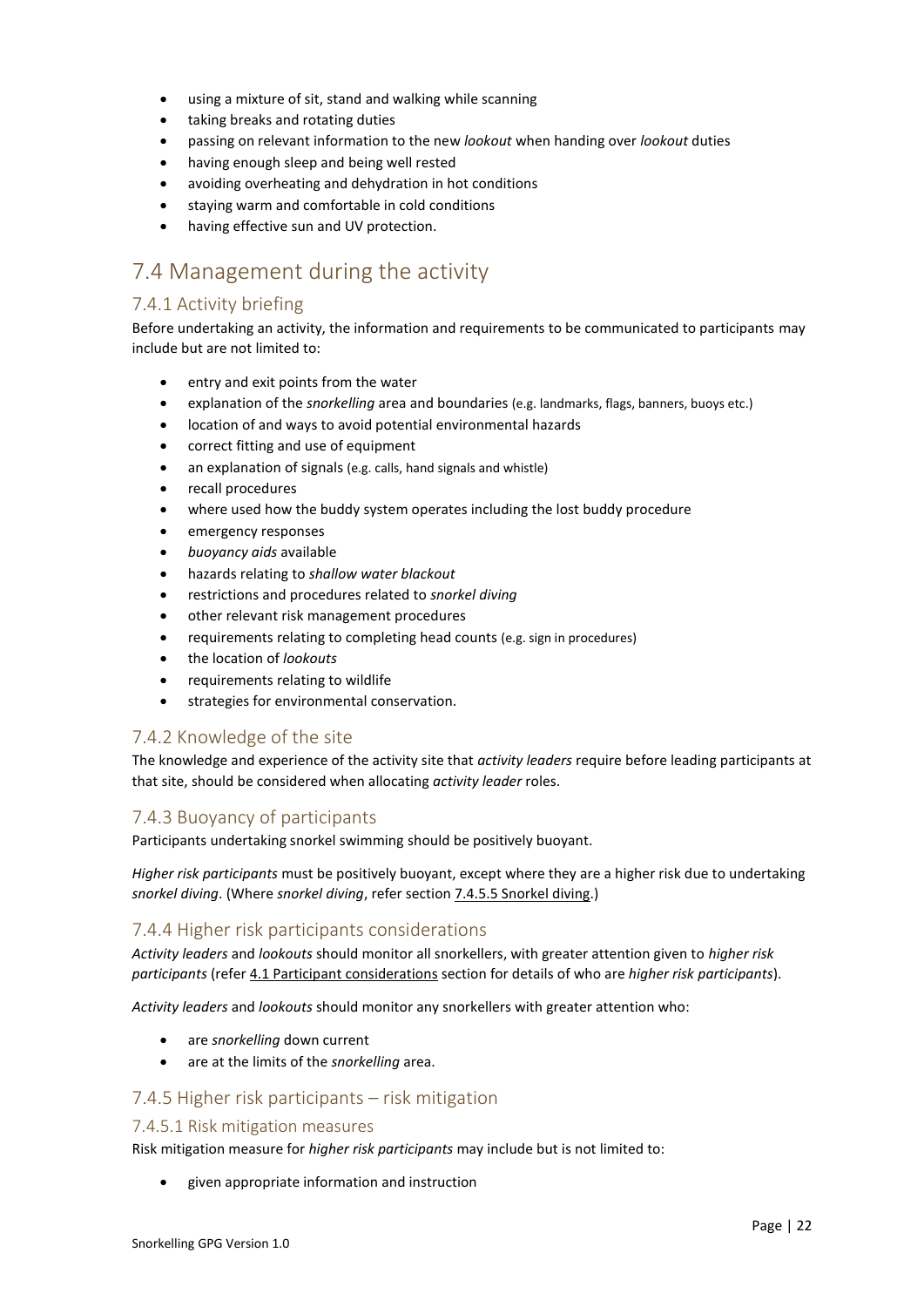- using a system to easily identify those participants at higher risk while *snorkelling*
- providing them with additional *buoyancy aids*
- using a buddy pair system
- provide guided activities and encourage them to take part
- request they stay within areas close to *activity leaders* or *lookouts*
- provided additional assistance, where applicable, when they are entering and exiting the water to reduce their physical exertion
- changing to a site that is more appropriate
- requesting that they avoid *snorkelling* on this current occasion and/or in a particular site.

#### <span id="page-22-0"></span>7.4.5.2 Easy identification

A means of easily identifying *higher risk participants* from a distance should be used.

A means of easily identifying *activity leaders* from a distance should be used.

Ways to identify *higher risk participants* and *activity leaders* may include:

- providing different coloured equipment (e.g. snorkels, fins, wetsuits)
- providing a coloured vest
- attaching coloured ribbons
- wearing and/or use a *buoyancy aids* (e.g. noodles, or snorkelling vests).

#### **Equipment and clothing colour coding systems**

A*ctivity leaders* should have their own separate colour in any colour coding system.

Where a colour coding system to *identify higher risk* participants is used, activity equipment, clothing and/or *personal thermal protection* provided should either:

- comply with the colour coding system
- or not cause a conflict with the colour coding system (i.e. incorrectly identify someone as not being at higher risk when they are or as an *activity leader* when they are not).

#### <span id="page-22-2"></span>7.4.5.3 Buoyancy aids

*Higher risk participants* should be encouraged to use a *buoyancy aid* to support them.

*Buoyancy aids* may include:

- snorkelling vests
- kick boards
- life rings
- tubes (e.g. noodles).

Some type of *buoyancy aid* should be readily available to give to any snorkeller who appears tired or distressed.

#### <span id="page-22-1"></span>7.4.5.4 Buddy pair system

A buddy pair system should include:

- *snorkelling* together for the duration of the activity
- if separated attempting to locate their buddy in the first instance
- advise an *activity leader* or *lookout* if they cannot locate their buddy
- where identified that a person in a buddy pair is *snorkelling* alone, they are directed to return to the entry/exit location or to an *activity leader* until their buddy is located
- direct buddy pairs to snorkel in an area which allows the *activity leader* or *lookout* to offer closer supervision
- encouraging *snorkel swimming* pairs to hold hands.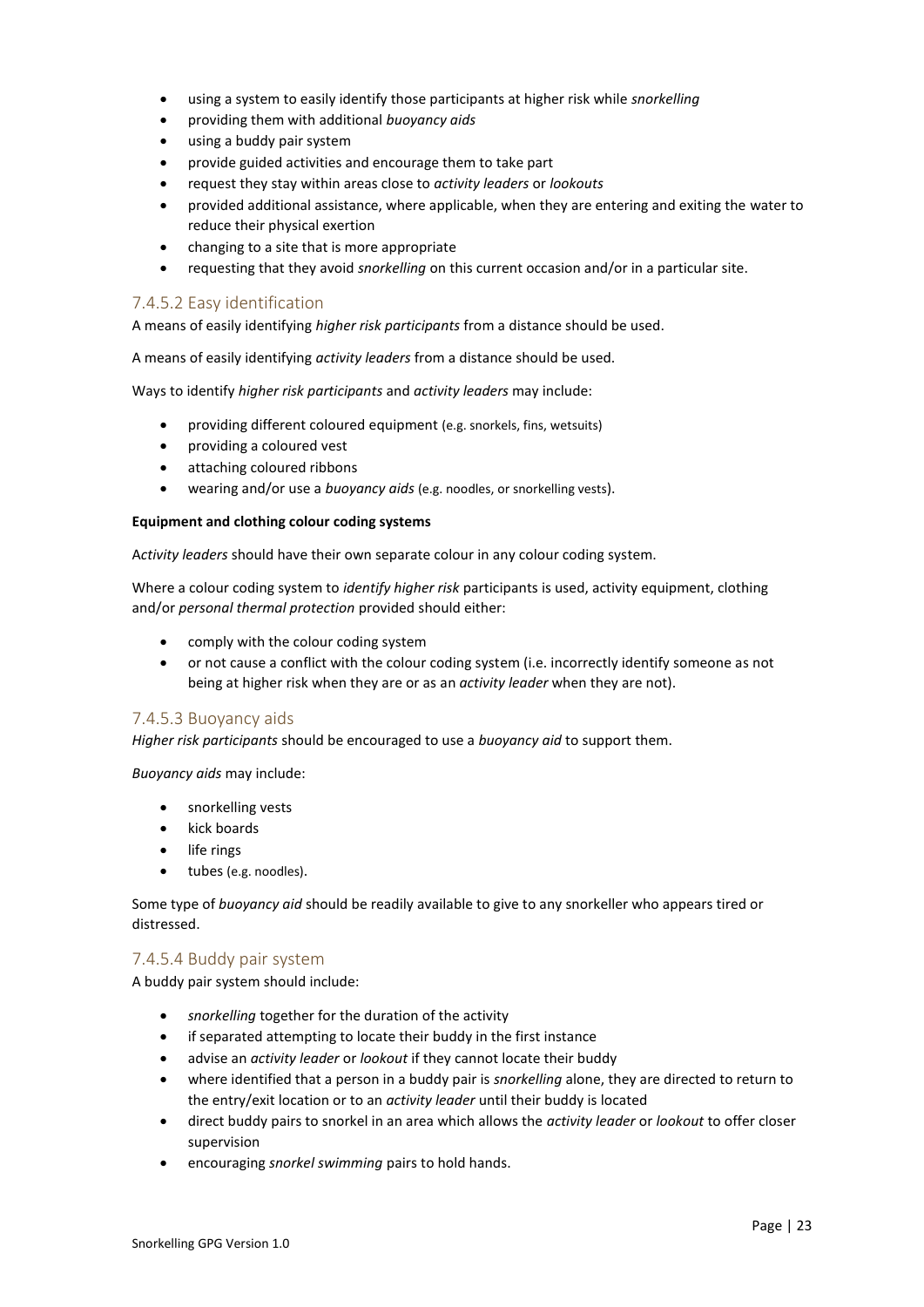*Higher risk participants* should be encouraged to snorkel with a buddy pair.

#### <span id="page-23-0"></span>7.4.5.5 Snorkel diving

A risk assessment must determine if participants are permitted to undertake *snorkel diving* and if they are permitted to use of buoyancy altering equipment.

Additional risk management procedures should be implemented when *snorkel diving*.

Risk management procedures for *snorkel diving* should include:

- using a buddy pair system to monitor every dive
- each buddy pair operates on the basis of one on the surface while the other is diving
- briefing on hyperventilation and extended breath holding and the risk of *shallow water blackout*
- briefing on equalising ear pressure and mask squeeze
- using appropriate equipment to manage their required *buoyancy*
- confirming competence in using any *buoyancy* altering equipment if used (e.g. weight belts)
- remaining above an appropriate depth.

Where *snorkel diving* that is deeper than 1.5 metres each participants *buoyancy* should not become negatively buoyant without a means of adjusting it to become positively buoyant in an emergency.

#### <span id="page-23-1"></span>7.4.6 Head counts

Procedures for head counts must include:

- completing a head count before the activity commences to confirm the number of people to be accounted for
- a means of adjusting the head count if anyone leaves the activity for any reason or by any means
- completing a head count after activity completion and before departing any *snorkelling* site.

#### <span id="page-23-2"></span>7.4.6.1 Passive count systems

Head counts using a passive *count system* must be conducted twice each time a head count is required, to confirm the correct number of people are present.

When a head count is required using a passive *count system* it should be conducted by two different people.

#### <span id="page-23-3"></span>7.4.6.2 Active count systems

Considerations for using an *active count system* includes:

- the number of participants involved in the activity (e.g. over 50 participates it may become less feasible)
- the time it takes to complete.

#### <span id="page-23-4"></span>7.4.7 Night snorkels

The appropriateness of undertaking night snorkels and the related risk management procedures must be determined by the risk management plan.

The risk management plan considerations must include the:

- appropriateness of higher risk snorkellers undertaking the activity
- appropriateness of *snorkel diving* during activity
- appropriate *activity leader* to participant supervision ratio
- the suitability of the area used
- what conditions are suitable for night *snorkelling*
- any additional risk management procedures needed for *snorkelling* at night.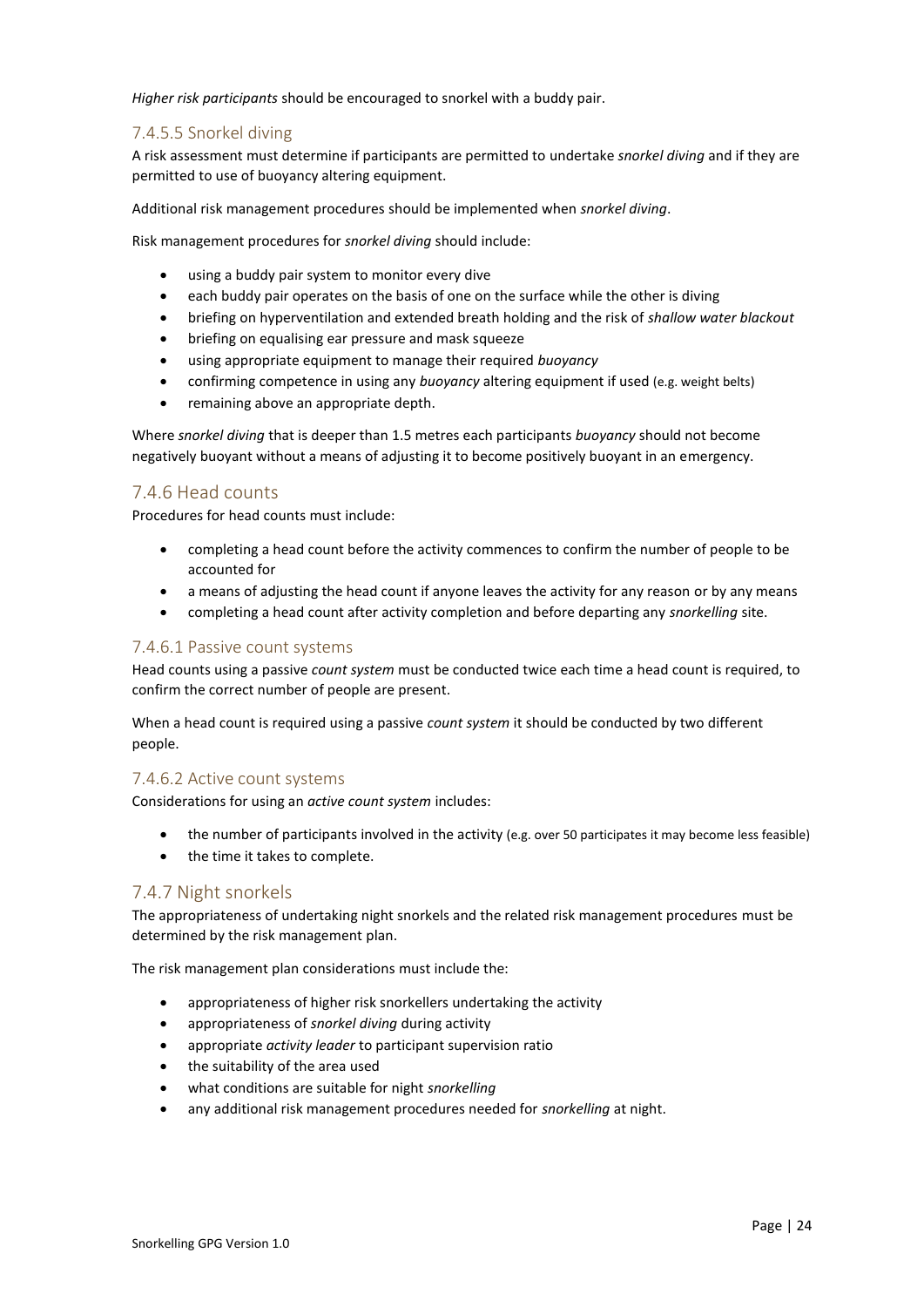Risk management procedure for night *snorkels* must include:

- all snorkellers having a light-stick suitably attached to their person that can be seen while *snorkel swimming* (e.g. attached to the wetsuit near the back of the neck, avoiding attaching to equipment items that might become separated from the snorkeller such as the snorkel)
- all snorkellers having their own torch
- *activity leaders* are separately identifiable (e.g. different coloured light-stick)
- *activity leaders* having a backup torch
- marine navigation markers and/or light requirements for the jurisdiction of operation are followed
- a buddy pairs system is used.

### <span id="page-24-1"></span>7.4.8 Other activity management procedures

Procedures to continuous monitor weather and water conditions must be developed and implemented.

A system of clear & unambiguous verbal or non-verbal communications must be used to manage the activity.

*Snorkelling* in areas where fishing and spear fishing is occurring should be avoided.

Where underwater horns are used, procedures for their use should be developed and implemented.

*Snorkelling* activities should be structuring where possible to allow participants the ability to rest when necessary.

Entry into the water must be feet first.

Procedures must address risks associated with entry into water (e.g. from rocks, jetties, etc.). Refe[r Appendix](#page-33-0)  [6 Water entry](#page-33-0) and exit for activity management considerations.

# <span id="page-24-0"></span>Glossary

Also refer to Terms and definitions in Core GPG.

*AAAS*: Australian Adventure Activity Standard – See Introduction for details.

*Active count system*: a *count system* that requires the people being counted to actively participate in the counting process. (For example, roll call, tagging or signing). These systems tend to be slower than *passive count systems* but are less prone to error.

*Activity leader*: the collective noun for *snorkelling* guides and instructors.

*Beaufort Wind Force Scale* (also referred to as the "Beaufort Scale"): a system for estimating wind strengths without the use of instruments, based on the effects wind has on the physical environment.

*Buddy pair system*: [refer section 7.4.5.4](#page-22-1)

*Buoyancy*: the ability or tendency of something to float in water. A snorkeller's *buoyancy* is described as positive, neutral and *negative buoyancy* (see individual definitions).

*Buoyancy aids*: an item or device that provides additional *buoyancy*. Aids may include a snorkelling vest, kick boards, noodles etc.

*Competence*: ability to apply knowledge and skills to achieve expected results.

*Competent person*: someone who has the *competence* to perform specific functions.

*Confined water*: a *swimming pool* or a naturally formed water site no larger in area than approximately an Olympic size *swimming pool* with a depth of less than 5 metres, and which offers *swimming pool* like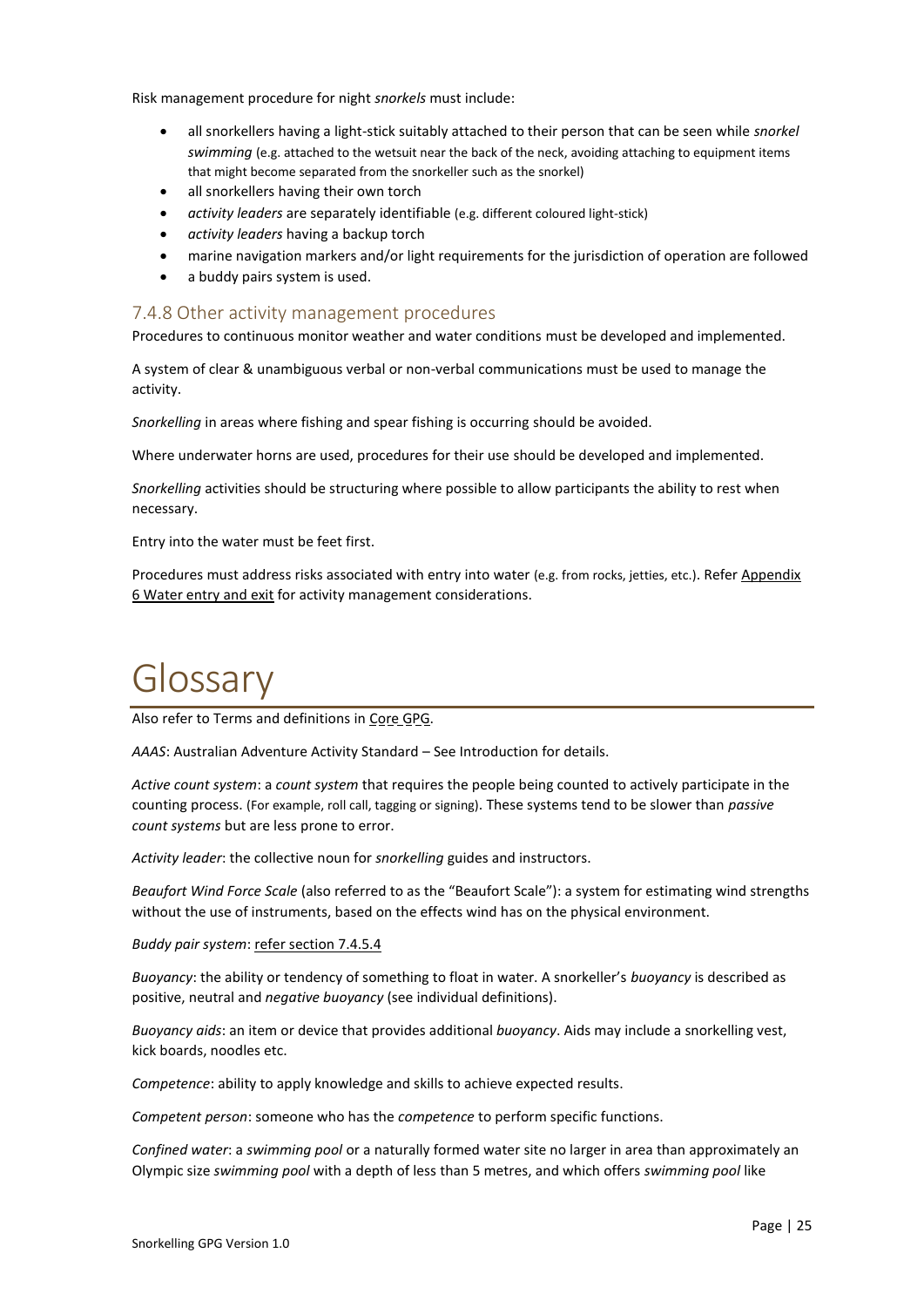conditions with respect to water clarity and calmness. For area sizing of naturally formed water sites, an Olympic size *swimming pool* is used.

*Count system*: a means of confirming if all participants are present or not. Used to confirm if all participants are accounted for and/or have returned from *snorkelling*. There are two types of *count system*, see passive *count system* and *active count system*.

*Flash Flooding*: is flooding in a localised area with a rapid onset, usually as the result of relatively short intense bursts of rainfall.

*Free diving*: *snorkel diving* with the primary focus of holding ones breath for as long as possible and/or diving to the greatest depth possible.

*GPGs*: Good Practice Guide(s) – See Introduction for details.

*Higher risk participants*: Refer section [4.1 Participant considerations.](#page-8-2)

*Hypoxic blackout*: see *shallow water blackout*.

*Knot(s)*: A measurement of speed used in nautical situations. One knot is one nautical mile per hour. (1 Knot = 1.852 Kilometres per hour.)

*Land manager*: the organisation or owner with jurisdiction over the waterway or water body the activity is conducted. Land manager may include marine authorities, marine national park or sanctuary authorities, harbourmasters etc. Note that is may differ from the *marine safety agency*. The requirements of both the *land manager* and the *marine safety agency* need to be considered.

*Lookout*: a suitably briefed *responsible person* who monitors the participants during the activity. This may or may not be an *activity leader*.

*Marine safety agency*: the statutory organisation that regulates the safety of watercraft and their operations, in the jurisdiction the activity is conducted.

*Nautical Mile*: a nautical mile (NM) is a unit of distance equal to 1,852 metres (1.852km).

*Neutral buoyancy*: the tendency of something to remain floating at its current depth in water. The weight is equal to the water it displaces so it neither rises or sinks.

*Negative buoyancy*: the tendency of something to sink towards the bottom in water. The weight is heavier than the water it displaces.

*Open water*: any body of water that is not *confined water*. (See definition *confined water*.)

*Passive count systems*: a *count system* that requires little participation by the people being counted. (For example, a head count.) These systems tend to be quicker and less intrusive but are also more susceptible to error. If passive systems are used, the count must be conducted twice and wherever possible by different people.

*Personal thermal protection*: clothing worn to mitigate the effects of the temperature of the environment.

*Positive buoyancy*: the tendency of something to rise to the surface of water and float. The weight is lighter than the water it displaces.

*Responsible person*: a *competent person* who is able to complete delegated elements or tasks during an activity that does not require the activity-specific competence of an *activity leader*.

*SCUBA*: acronym for Self-Contained Underwater Breathing Apparatus.

*SCUBA Diving*: being submerging and swimming below the water surface with the aid of compressed gas to breath.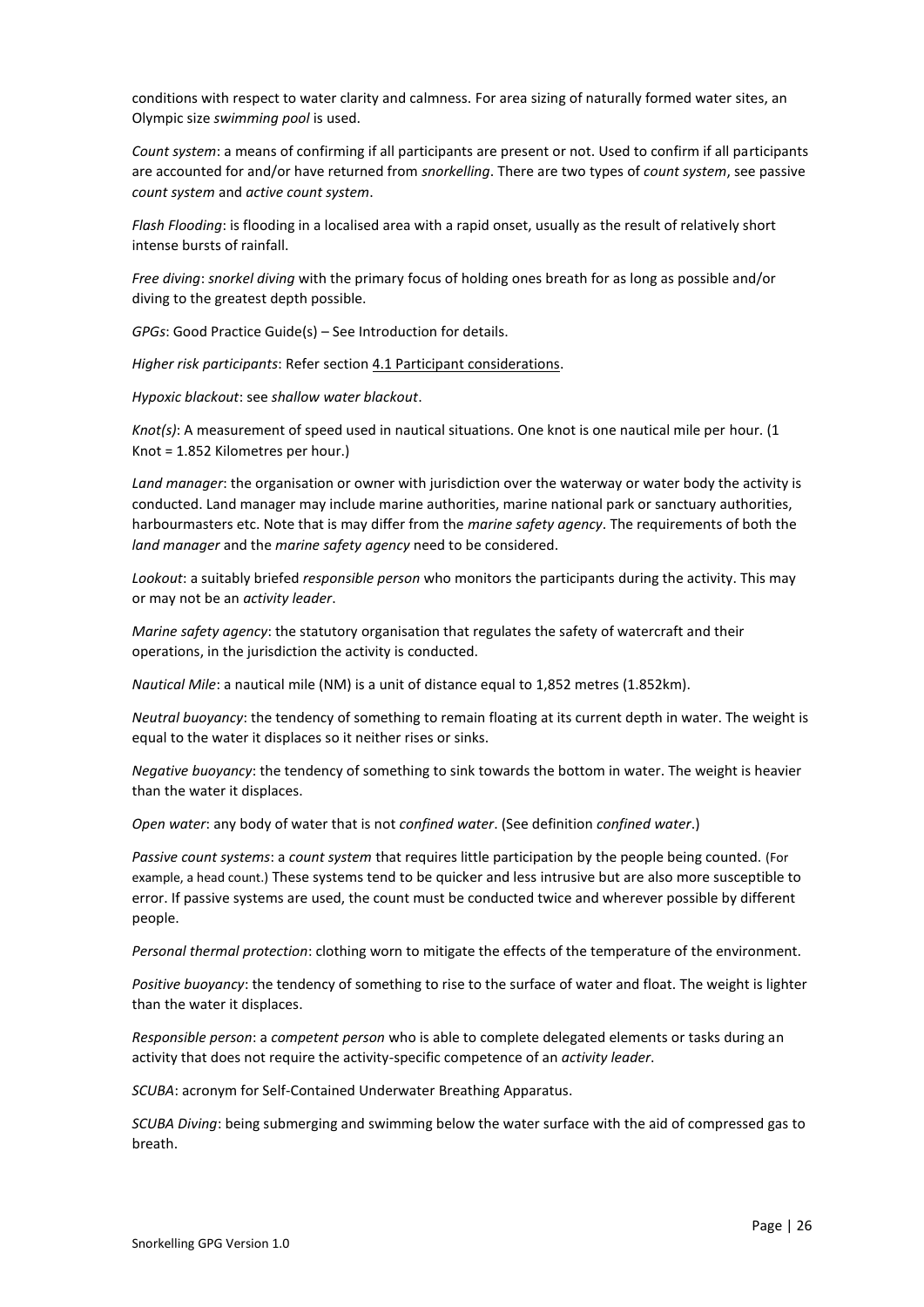*Shallow water blackout*: a loss of consciousness under water caused by a lack of oxygen to the brain following breath-holding. (Also known as *hypoxic blackout*.)

*Snorkel*: a short tube through which a person swimming just under the water surface can breath through.

*Snorkel swimming*: *snorkelling* on the surface of the water.

*Snorkel diving*: *snorkelling* involving submerging and swimming below the water surface while holding ones breath.

*Snorkelling*: swimming with the aid of a *snorkel* to breath.

*Supervision ratio*: the number of *participants* that an *activity leader* may supervision, expressed as a ratio. For example, the ratio 10:1 means 10 participants to 1 activity leader.

*Swimming pool*: an artificial pool for swimming in. For area sizing of *confined water*, an Olympic size *swimming pool* is used.

*Trigger point*: a particular circumstance or situation that causes an action to occur.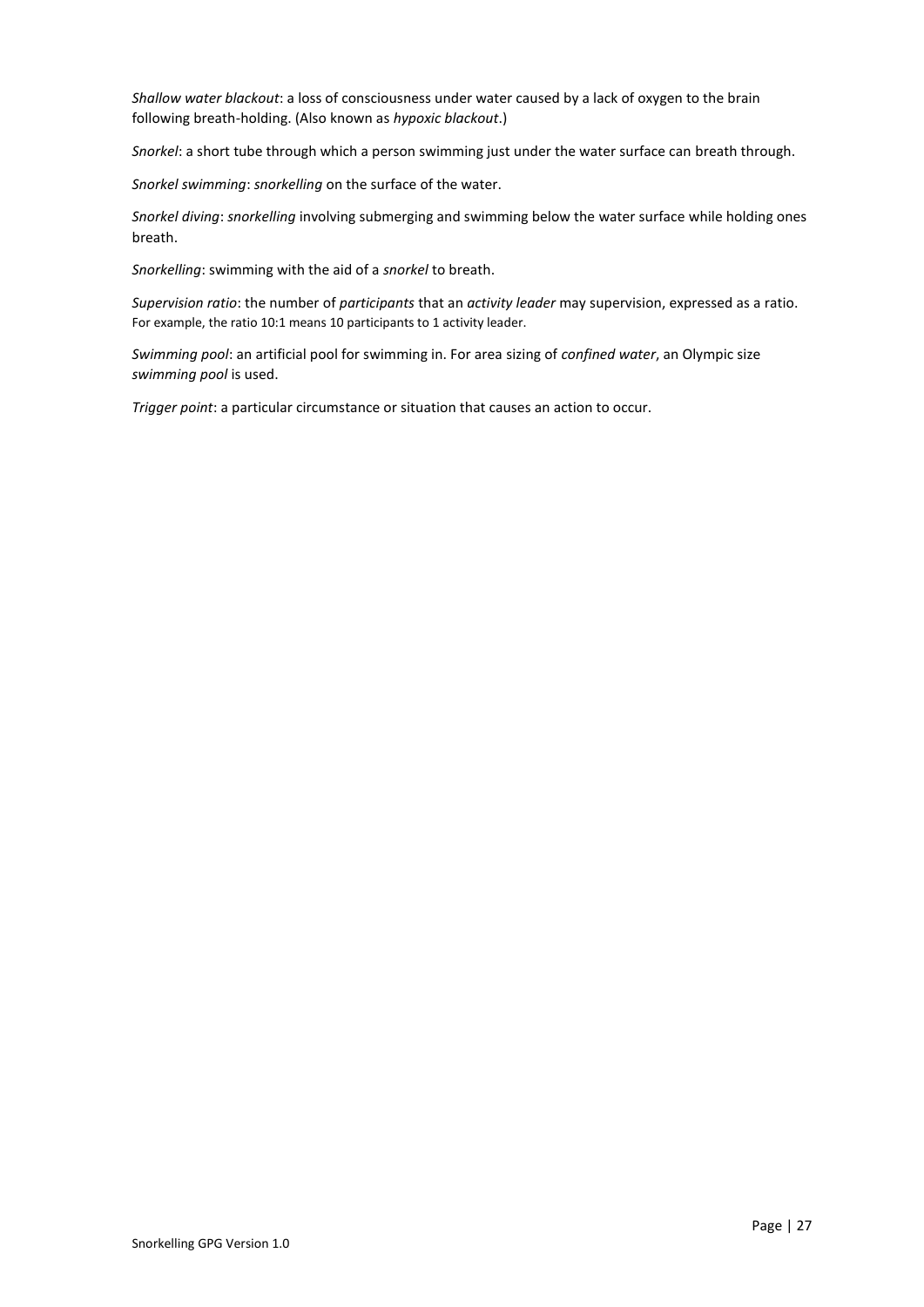# <span id="page-27-1"></span><span id="page-27-0"></span>Appendix 1 Beaufort wind force scale

The Beaufort Wind Force Scale (Beaufort Scale) is a system for estimating wind strengths without the use of instruments, based on the effects wind has on the physical environment.

| <b>Beaufort</b><br>number | <b>Description</b>                           | Wind speed           | <b>Wave</b><br>height | Sea conditions                                               | <b>Land conditions</b>                                             |  |
|---------------------------|----------------------------------------------|----------------------|-----------------------|--------------------------------------------------------------|--------------------------------------------------------------------|--|
| 0                         | Calm                                         | $<$ 1 knot           | 0 ft                  | Sea like a mirror                                            |                                                                    |  |
|                           |                                              | $< 1$ mph            |                       |                                                              | Smoke rises                                                        |  |
|                           |                                              | $< 2$ km/h           | 0 <sub>m</sub>        |                                                              | vertically.                                                        |  |
|                           |                                              | < 0.5 m/s            |                       |                                                              |                                                                    |  |
| 1                         | Light air                                    | 1-3 knots            | $0 - 1$ ft            | Ripples with appearance                                      | Direction shown                                                    |  |
|                           |                                              | $1 - 3$ mph          |                       | of scales are formed,                                        | by smoke drift                                                     |  |
|                           |                                              | $2-5$ km/h           | $0 - 0.3$ m           | without foam crests                                          | but not by wind                                                    |  |
|                           |                                              | $0.5 - 1.5$ m/s      |                       |                                                              | vanes.                                                             |  |
| $\overline{2}$            | Light breeze                                 | 4-6 knots            | $1-2$ ft              | Small wavelets still short<br>but more pronounced;           | Wind felt on face;                                                 |  |
|                           |                                              | $4-7$ mph            |                       | crests have a glassy                                         | leaves rustle;                                                     |  |
|                           |                                              | $6-11$ km/h          | $0.3 - 0.6$ m         | appearance but do not                                        | wind vane moved                                                    |  |
|                           |                                              | $1.6 - 3.3$ m/s      |                       | break                                                        | by wind.                                                           |  |
| 3                         | Gentle breeze                                | 7-10 knots           | $2-4$ ft              | Large wavelets; crests<br>begin to break; foam of            | Leaves and small                                                   |  |
|                           |                                              | 8-12 mph             |                       | glassy appearance;                                           | twigs in constant                                                  |  |
|                           |                                              | 12-19 km/h           | $0.6 - 1.2$ m         | perhaps scattered white                                      | motion; light                                                      |  |
|                           |                                              | $3.4 - 5.5$ m/s      |                       | horses                                                       | flags extended.                                                    |  |
| 4                         | Moderate<br>breeze                           | 11-16 knots          | $3.5 - 6$ ft          | Small waves becoming                                         | Raises dust and                                                    |  |
|                           |                                              | $13-18$ mph          |                       | longer; fairly frequent                                      | loose paper;<br>small branches<br>moved.                           |  |
|                           |                                              | 20-28 km/h           | $1 - 2 m$             | white horses                                                 |                                                                    |  |
|                           |                                              | $5.5 - 7.9$ m/s      |                       |                                                              |                                                                    |  |
| 5                         | Fresh breeze                                 | 17-21 knots          | $6-10$ ft             | Moderate waves taking a<br>more pronounced long              | Small trees in leaf<br>begin to sway;                              |  |
|                           |                                              | 19-24 mph            |                       | form; many white horses                                      | crested wavelets<br>form on inland                                 |  |
|                           |                                              | 29-38 km/h           | $2 - 3 m$             | are formed; chance of                                        |                                                                    |  |
|                           |                                              | $8 - 10.7$ m/s       |                       | some spray                                                   | waters.                                                            |  |
| 6                         | Strong breeze                                | 22-27 knots          | $9 - 13$ ft           | Large waves begin to                                         | Large branches in<br>motion; whistling                             |  |
|                           |                                              | 25-31 mph            |                       | form; the white foam<br>crests are more                      | heard in                                                           |  |
|                           |                                              | 39-49 km/h           | $3-4m$                | extensive everywhere;                                        | telegraph wires;                                                   |  |
|                           |                                              | 10.8–13.8            |                       | probably some spray                                          | umbrellas used                                                     |  |
|                           |                                              | m/s                  |                       |                                                              | with difficulty.                                                   |  |
| 7                         | High wind,<br>moderate<br>gale, near<br>gale | 28-33 knots          | $13 - 19$ ft          | Sea heaps up and white<br>foam from breaking                 | Whole trees in                                                     |  |
|                           |                                              | 32-38 mph            |                       | waves begins to be                                           | motion;<br>inconvenience<br>felt when walking<br>against the wind. |  |
|                           |                                              | 50-61 km/h           | $4 - 5.5 m$           | blown in streaks along                                       |                                                                    |  |
|                           |                                              | $13.9 - 17.1$<br>m/s |                       | the direction of the<br>wind; spindrift begins to<br>be seen |                                                                    |  |
|                           |                                              |                      |                       |                                                              |                                                                    |  |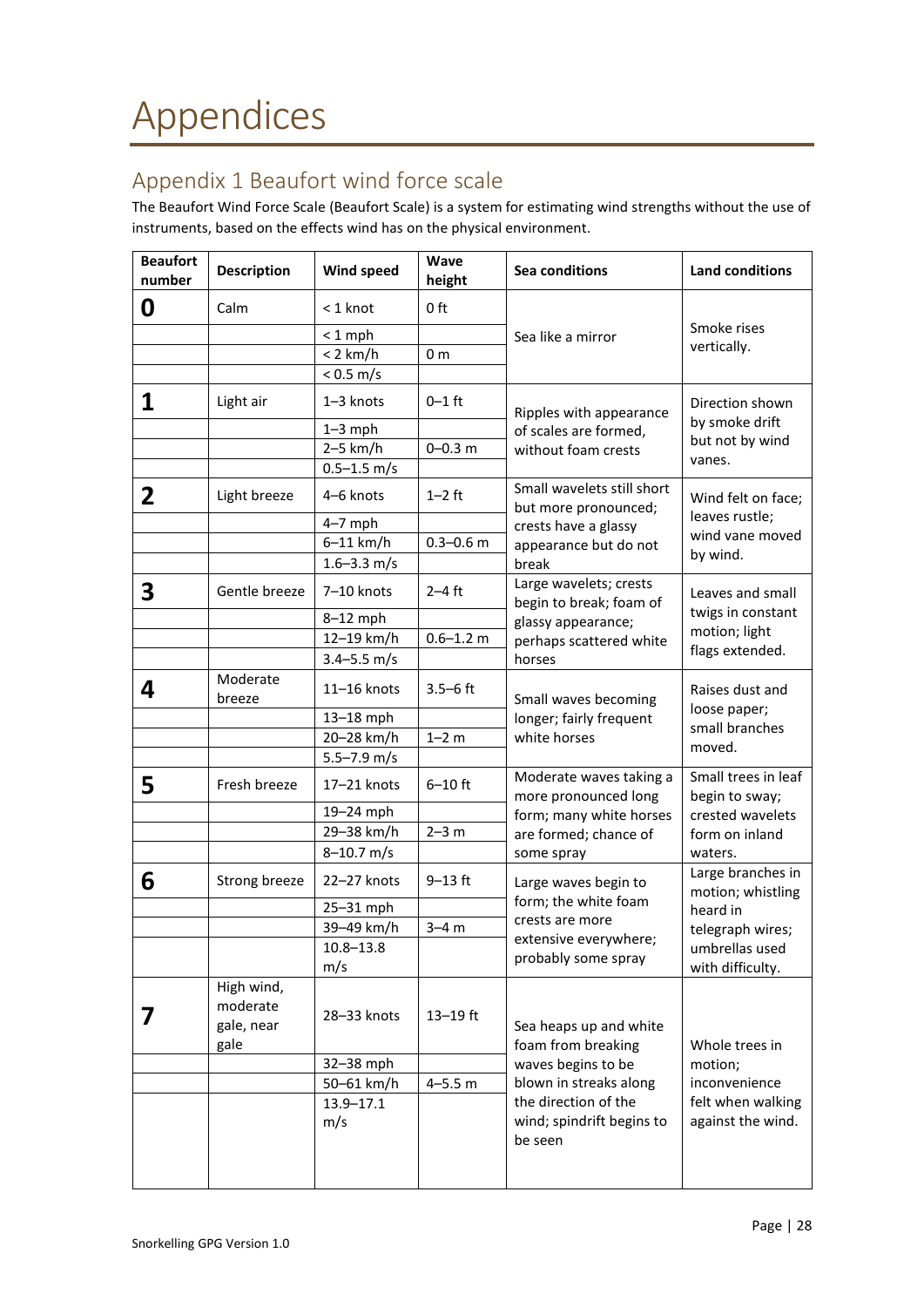| <b>Beaufort</b><br>number | <b>Description</b>    | Wind speed           | Wave<br>height | <b>Sea conditions</b>                                                                                                                                                                                         | <b>Land conditions</b>                                              |
|---------------------------|-----------------------|----------------------|----------------|---------------------------------------------------------------------------------------------------------------------------------------------------------------------------------------------------------------|---------------------------------------------------------------------|
| 8                         | Gale, fresh<br>gale   | 34-40 knots          | $18 - 25$ ft   | Moderately high waves<br>of greater length; edges<br>of crests break into                                                                                                                                     | Twigs break off                                                     |
|                           |                       | 39-46 mph            |                |                                                                                                                                                                                                               | trees; generally                                                    |
|                           |                       | 62-74 km/h           | $5.5 - 7.5$ m  | spindrift; foam is blown                                                                                                                                                                                      | impedes                                                             |
|                           |                       | $17.2 - 20.7$<br>m/s |                | in well-marked streaks<br>along the direction of<br>the wind                                                                                                                                                  | progress.                                                           |
| 9                         | Strong/severe<br>gale | 41-47 knots          | $23 - 32$ ft   | High waves; dense                                                                                                                                                                                             | Slight structural                                                   |
|                           |                       | 47-54 mph            |                | streaks of foam along<br>the direction of the                                                                                                                                                                 | damage (chimney                                                     |
|                           |                       | 75-88 km/h           | $7 - 10 m$     | wind; sea begins to roll;                                                                                                                                                                                     | pots and slates                                                     |
|                           |                       | $20.8 - 24.4$<br>m/s |                | spray affects visibility                                                                                                                                                                                      | removed).                                                           |
| 10                        | Storm,<br>whole gale  | 48-55 knots          | $29 - 41$ ft   | Very high waves with<br>long overhanging crests;                                                                                                                                                              |                                                                     |
|                           |                       | 55-63 mph            |                | resulting foam in great                                                                                                                                                                                       | Seldom                                                              |
|                           |                       | 89-102 km/h          | $9 - 12.5$ m   | patches is blown in                                                                                                                                                                                           | experienced                                                         |
|                           |                       | $24.5 - 28.4$<br>m/s |                | dense white streaks<br>along the direction of<br>the wind; on the whole<br>the surface of the sea<br>takes on a white<br>appearance; rolling of<br>the sea becomes heavy;<br>visibility affected              | inland; trees<br>uprooted;<br>considerable<br>structural<br>damage. |
| 11                        | Violent storm         | 56-63 knots          | 37-52 ft       | <b>Exceptionally high</b><br>waves; small- and                                                                                                                                                                |                                                                     |
|                           |                       | 64-72 mph            |                | medium-sized ships                                                                                                                                                                                            |                                                                     |
|                           |                       | 103-117<br>km/h      | $11.5 - 16$ m  | might be for a long time<br>lost to view behind the<br>waves; sea is covered<br>with long white patches<br>of foam; everywhere the<br>edges of the wave crests<br>are blown into foam;<br>visibility affected | Very rarely<br>experienced;                                         |
|                           |                       | $28.5 - 32.6$<br>m/s |                |                                                                                                                                                                                                               | accompanied by<br>widespread<br>damage.                             |
| 12                        | Hurricane<br>force    | $\geq 64$ knots      | $\geq 46$ ft   | The air is filled with foam<br>and spray; sea is<br>completely white with<br>driving spray; visibility<br>very seriously affected                                                                             | Devastation.                                                        |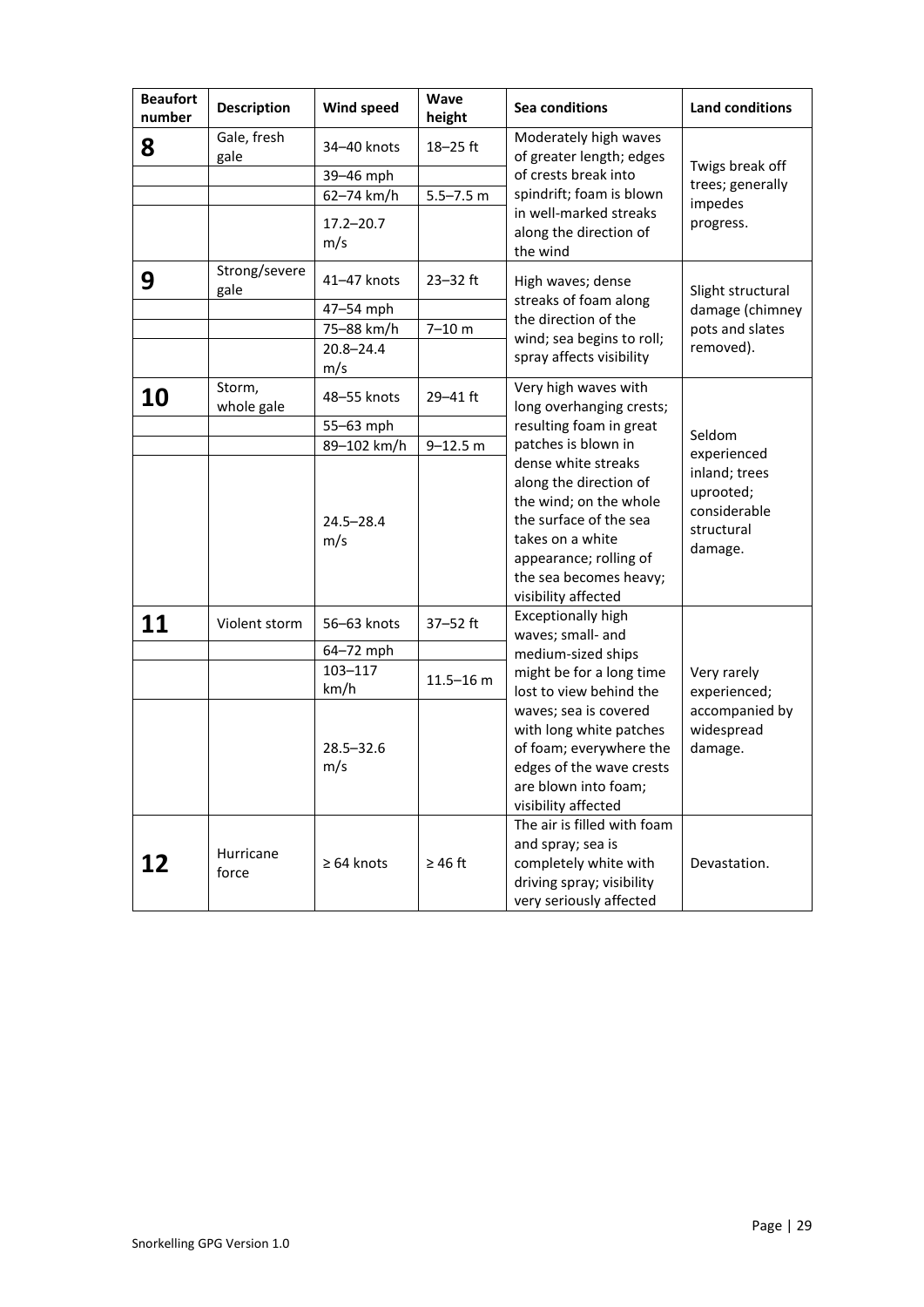# <span id="page-29-0"></span>Appendix 2 Weather information

### <span id="page-29-1"></span>A2.1 Weather warnings

The following table details the:

- current Australian weather warnings
- associated possible weather for each warning
- mainland warning trigger points for issuing warnings for strong winds and hail.

Bureau of Meteorology weather warnings and associated weather Table:

| <b>Severe Weather</b><br><b>Warning</b> | <b>Severe</b><br><b>Thunderstorm</b> | <b>Marine Wind</b><br><b>Warning</b> | <b>Tropical Cyclone</b><br><b>Advice: Watch or</b> |
|-----------------------------------------|--------------------------------------|--------------------------------------|----------------------------------------------------|
|                                         | <b>Warning</b>                       |                                      | <b>Warning</b>                                     |
| High tides                              |                                      |                                      |                                                    |
| Large surf                              |                                      |                                      |                                                    |
| <b>Blizzards</b>                        |                                      |                                      |                                                    |
| Heavy rain/flash flooding               | Heavy rain/flash flooding            |                                      |                                                    |
| Strong winds                            | Strong winds                         | Strong winds                         | Strong winds                                       |
| Wind $>63$ km/h                         | Gusts >90 km/h                       | Wind >48 km/h or >26                 | Wind $>62$ km/h or $>=34$                          |
| Gusts >90 km/h                          |                                      | knots                                | knots                                              |
|                                         | <b>Tornadoes</b>                     |                                      |                                                    |
|                                         | Hail $(>=2cm)$                       |                                      |                                                    |
|                                         | Lightning                            |                                      |                                                    |

# <span id="page-29-2"></span>A2.2 Marine related wind warnings:

"Strong winds warning" For winds averaging from 26 knots up to 33 knots (48 km/hr to 61 km/hr)

"Gale warning" For winds averaging above 33 knots up to 47 knots (above 61 km/hr to 87 km/hr)

"Storm Force Wind Warning" Winds averaging above 47 knots and up to 63 knots (above 87 km/hr to 116 km/hr)

"Hurricane Force Wind Warning" Winds averaging above 63 knots or more (above 116 km/hr).

# <span id="page-29-3"></span>A2.3 Bureau of Meteorology information:

The Bureau of Meteorology also provides a range of services and information can be found at:

<http://www.bom.gov.au/weather-services/WeatherGuideMarine.pdf>

<http://www.bom.gov.au/weather-services/WeatherGuideLand.pdf>

<http://www.bom.gov.au/marine/knowledge-centre/hazards.shtml>

# <span id="page-29-4"></span>Appendix 3 Snorkelling and diving related information to consider

#### <span id="page-29-5"></span>A3.1 Snorkelling

The following may have relevant information to consider:

<span id="page-29-6"></span>Australia:

- Office of Industrial Relations, Workplace health and Safety Queensland:
	- o Recreational Diving, Recreational Technical Diving and Snorkelling Code of Practice 2018
		- o Snorkel Safety: A guide for workers (undated)
- AS/NZS 2299.3:2003 Occupational diving operations Recreational industry diving and snorkelling operations.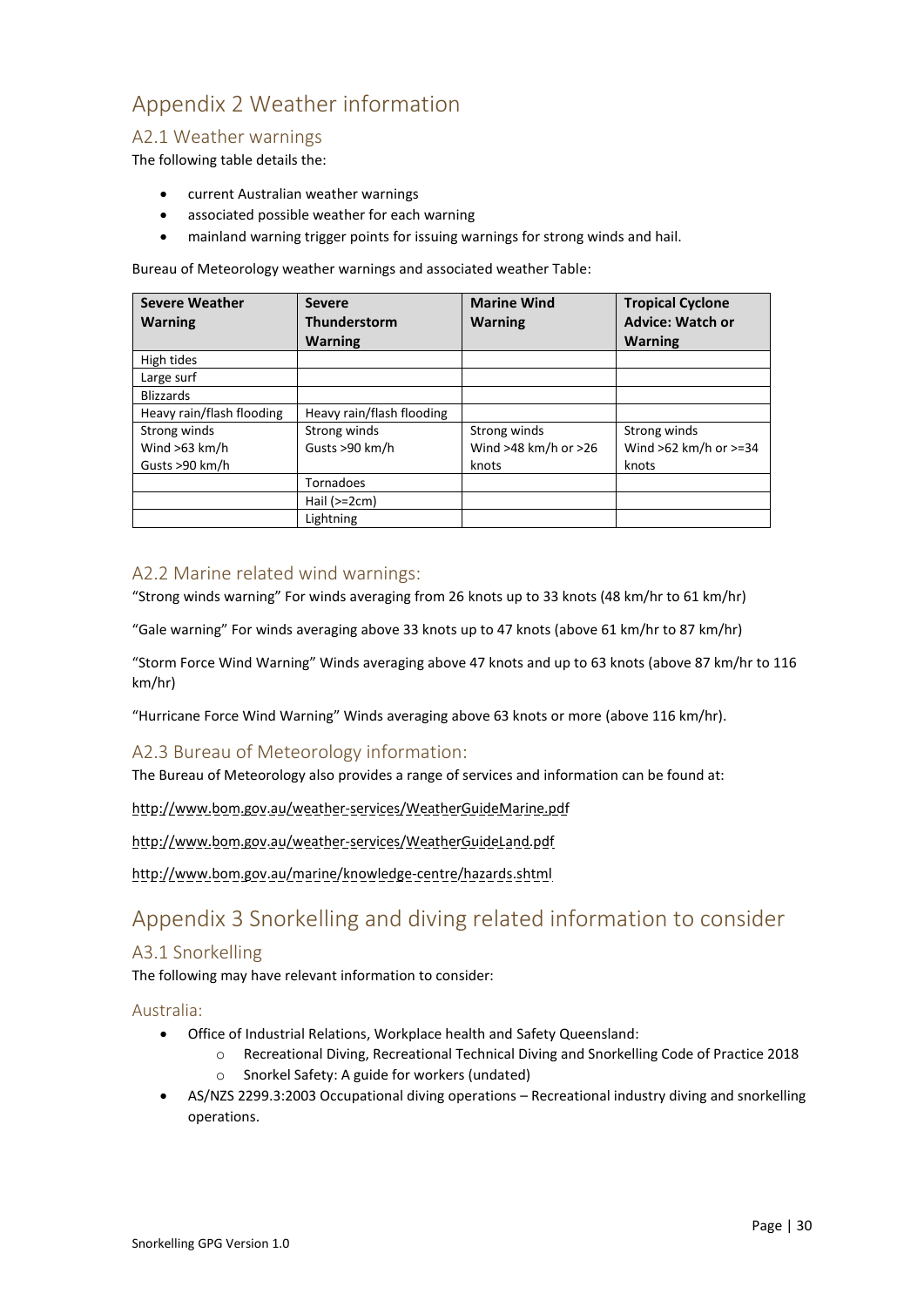#### <span id="page-30-4"></span>International:

- ISO 13289: 2011 Recreational Diving Services Requirements for the conduct of snorkelling excursions
- ISO 13970: 2011 Recreational Diving Services Requirements for the training of recreational snorkelling guides

### <span id="page-30-3"></span>A3.2 Diver training agency standards

The following diver training agency standards may have relevant snorkelling information to consider.

Diver training agency standards are standards developed by technical dive training organisations.

Technical dive training organisations may include:

- National Association of Underwater Instructors (NAUI)
- Professional Association of Diving Instructors (PADI)
- Rebreather Association of International Divers (RAID)
- SCUBA Diving International (SDI)
- SCUBA Schools International (SSI)
- Technical Diving International (TDI)
- or those based on the minimum international standards recognised by the Recreational SCUBA Training Council.

# <span id="page-30-0"></span>Appendix 4 Equipment

#### <span id="page-30-1"></span>A4.1 Snorkelling equipment

*Snorkelling* equipment may include but is not limited to:

- booties
- fins
- gloves
- hoods
- mask
- snorkel
- weight system or device to control *buoyancy*
- wet suit.

Additional *buoyancy aids* may include but is not limited to:

- kick boards
- life rings
- snorkelling vests
- tubes (such as noodles).

Group management equipment may include but is not limited to:

- coloured vests or ribbon (refe[r 7.4.5.2 Easy identification\)](#page-22-0)
- area markers, boundary lines and floats
- marine navigation signal flag(s).

#### <span id="page-30-2"></span>A4.2 Rescue equipment

(Also see [6.1.3.1 Rescue equipment.](#page-16-0))

Rescue equipment may include but is not limited to:

- appropriate hoist systems for lifting unconscious or heavy people from the water
- dive knife and/or tool
- life ring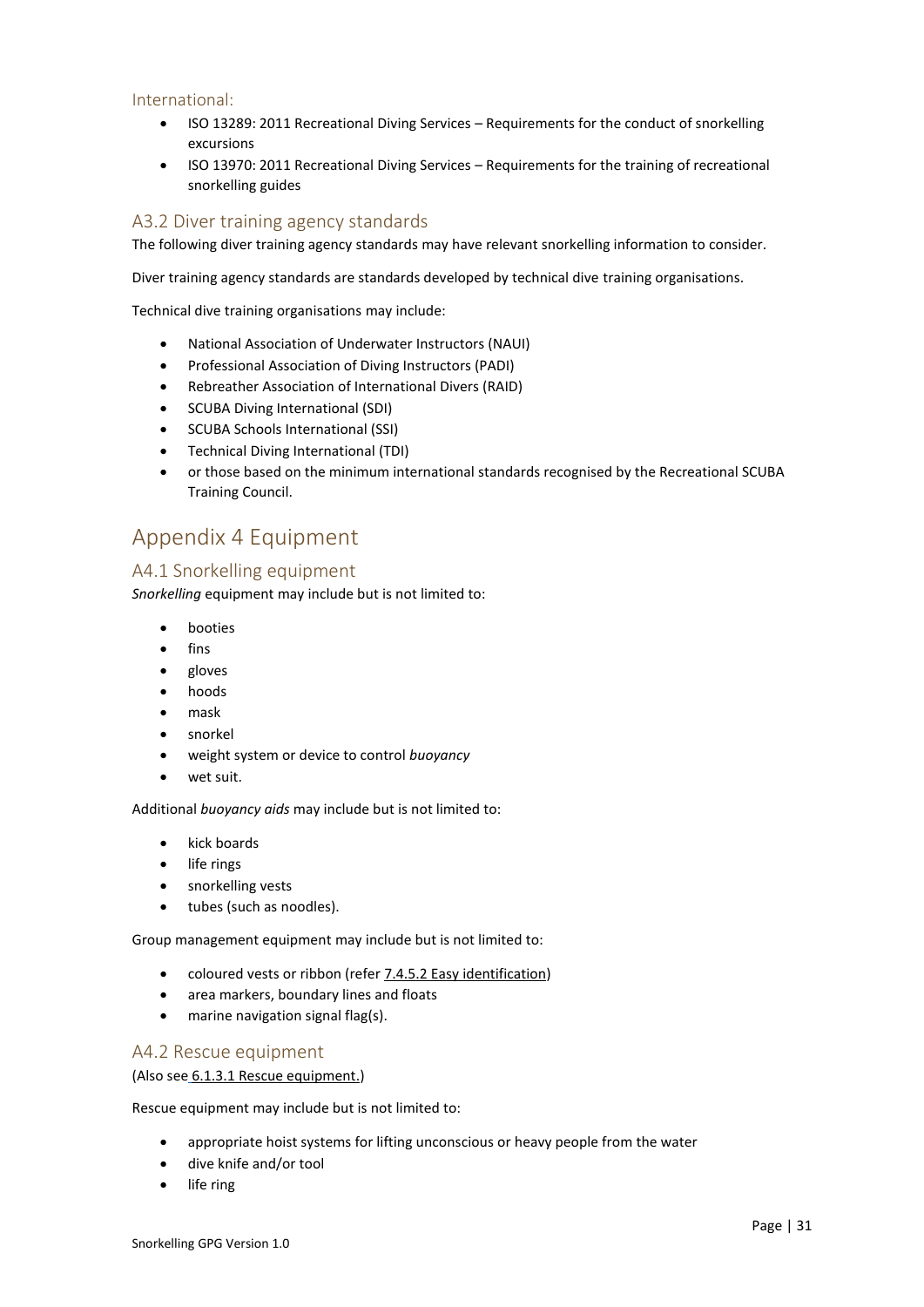- rescue tube/float/buoy with tow line
- throw bag.

# <span id="page-31-1"></span>A4.3 Shark emergency equipment

Additional emergency equipment may include but is not limited to:

• shark deterrent device (electrical or chemical).

#### <span id="page-31-0"></span>A4.4 Emergency response equipment

Emergency equipment must include but is not limited to:

- appropriate rescue equipment (se[e 6.1.3 Emergency equipment](#page-16-1) section)
- an appropriate communication device (see Core GPG Communication equipment, above section 6.1.5 [Communications equipment](#page-17-0) and A4.5 [Communication equipment](#page-31-2) below)
- first aid kit (see Core GPG First aid equipment and medication) in waterproof storage
- documentation (see the Core GPG Emergency management planning and Activity leader required documentation)
- a waterproof method of storing and carrying documentation and communications equipment.

Additional first aid equipment may include but is not limited to:

- automated external defibrillator (AED)
- jellyfish sting first aid supplies
- medical oxygen supply.

#### <span id="page-31-2"></span>A4.5 Communication equipment

Communications equipment may include but is not limited to:

- emergency position indicating radio beacon (EPIRB)
- flares
- light source (e.g. torch, strobe light, chemical light stick)
- mobile phone
- personal locator beacon (PLB)
- satellite phone/communicator
- signalling mirror
- sea emergency water dye
- two-way radio (marine or UHF as appropriate)
- whistles appropriate to water environment.

#### <span id="page-31-3"></span>A4.6 Navigation equipment

Navigation equipment may include but is not limited to:

- appropriate maps
- compass
- GPS navigation unit
- spare batteries for GPS
- waterproof watch.

#### <span id="page-31-4"></span>A4.7 Other equipment

#### <span id="page-31-5"></span>A4.7.1 Repair kit

Repair equipment may include but is not limited to:

• tools and materials appropriate to assist repairs.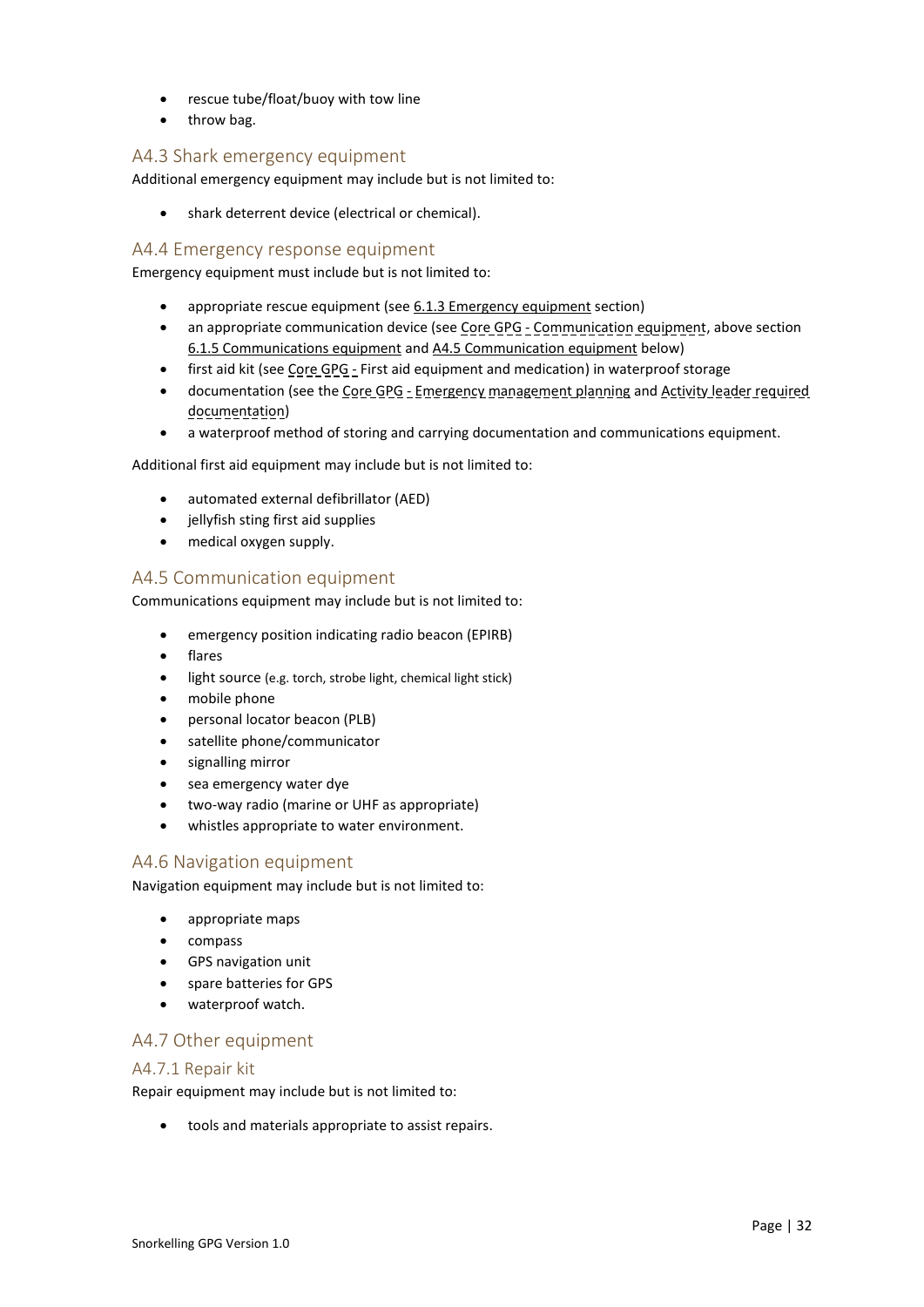### <span id="page-32-1"></span>A4.7.2 Personal items

Personal items may include but is not limited to:

- contact lens or glasses
- drink bottle
- lip balm
- medication
- personal hygiene products
- sunglasses
- sunscreen.

### <span id="page-32-2"></span>A4.7.3 Clothing

Clothing may include but is not limited to:

- appropriate footwear
- *personal thermal protection* clothing (e.g. wetsuits, dry suits, thermal underwear etc.)
- swimming caps, sun hats
- sun protection clothing (e.g. 'rash' shirts, long sleeve shirts, board shorts, long pants, etc.)
- wind protection clothing (e.g. spray jacket, rain jacket etc.).

#### <span id="page-32-3"></span>A4.7.4 Other

An appropriate supply of drinking water must be available.

Other items may include:

- food related equipment (e.g. storage, preparation, cooking, serving and cleaning)
- hygiene related equipment (e.g. hand wash system etc.)
- toileting and personal hygiene systems and products (e.g. toileting removal or disposal system, personal hygiene product removal or disposal system etc.)
- waste (e.g. rubbish, food waste etc.) removal system
- camping related equipment (refer Camping GPG).

# <span id="page-32-4"></span>Appendix 5 Marine safety terminology for waters throughout Australia

# <span id="page-32-0"></span>A5.1 Terminology used in this document

*Confined water*: a *swimming pool* or a naturally formed water site no larger in area than approximately an Olympic size *swimming pool* with a depth of less than 5 metres, and which offers *swimming pool* like conditions with respect to water clarity and calmness. For area sizing of naturally formed water sites, an Olympic size *swimming pool* is used.

*Open water*: any body of water that is not *confined water*.

# <span id="page-32-5"></span>A5.2 Terminology used by jurisdiction

Marine safety agencies throughout Australia use a range of terms that define the type of water that *snorkelling* might occur on. The following is a list of terminology (as at August 2017).

| <b>Jurisdiction</b> | Terms used to describe waters                                                   |
|---------------------|---------------------------------------------------------------------------------|
| <b>NSW</b>          | Inland waterways, enclosed waters, open waters                                  |
| <b>NT</b>           | Inland waters, intermediate waters (including sheltered waters) and open waters |
| QLD                 | Smooth, partially smooth, beyond smooth and partially smooth (open water)       |
| <b>SA</b>           | Protected, semi-protected and unprotected                                       |
| <b>TAS</b>          | Smooth, sheltered and coastal                                                   |
| <b>VIC</b>          | Inland, enclosed and coastal                                                    |
| <b>WA</b>           | Protected and unprotected                                                       |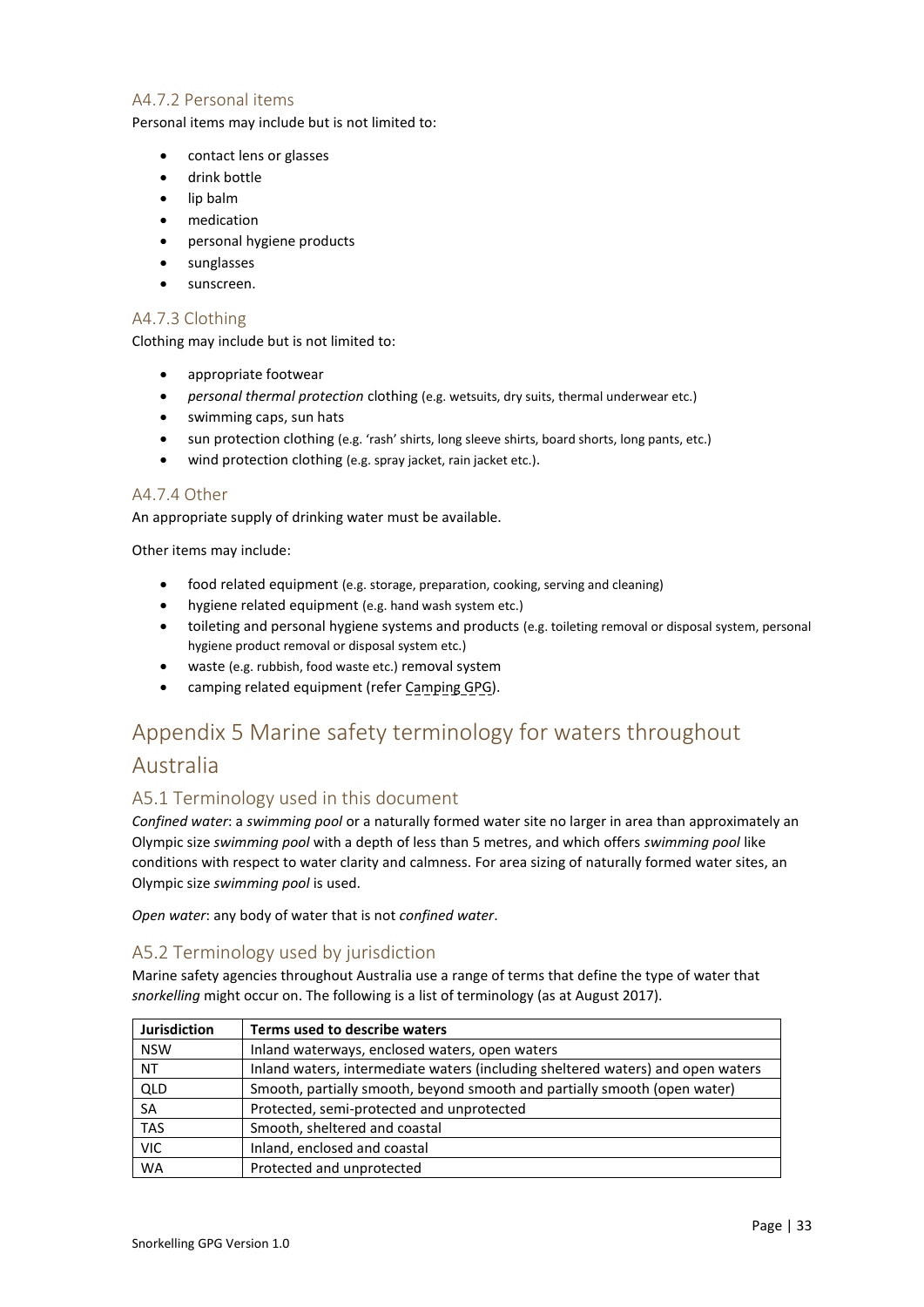# <span id="page-33-1"></span>A5.3 Terminology used in other good practice guides

Coastal Waters (Also known as open water, unprotected): All waters other than inland waters or enclosed waters and extending a specific number of nautical miles seaward. Refer to the relevant *marine safety agency* for the jurisdiction of operation for details. (Jurisdictions define the coastal waters number of nautical miles seaward differently but generally this is between 2 and 3 nautical miles.)

Inland waters (Also known as smooth waters, protected waters or inland waterways): waters that include rivers (inside the seaward entrance), creeks, canals, lakes, reservoirs and any similar waters either naturally formed or man-made and which are either publicly or privately owned, but does not include any navigable rivers, creeks or streams within declared port waters. Refer to the relevant *marine safety agency* for the jurisdiction of operation for details of declared port waters.

Enclosed waters (also known as partially smooth, semi-protected, intermediate and sheltered.): waters that include enclosed coastal bays, harbours, declared port waters and similar waters that are generally offer some form of limited protection from the environment or weather. Enclosed waters can be the interface between inland waters and/or coastal waters. The relevant *marine safety agency* for the jurisdiction of operation will generally declare what areas are considered enclosed waters. Refer to the relevant *marine safety agency* for details.

Open waters: All waters that are not coastal waters, inland waters or enclosed waters. (Note that the Snorkelling GPG has a **different definition** of open waters – see definition in section [A5.1 above.](#page-32-0))

# <span id="page-33-0"></span>Appendix 6 Water entry and exit

Procedures must address risks associated with entry into water (e.g. from rocks, jetties, etc.)

Entry into the water must be feet first.

Procedures to assess the suitability and safety of the water entry and exit must be used.

Appropriate assessment by a suitably *competent* person must be undertaken of the entry and exit area.

Instruction on how to avoid any entry or exit hazards must be provided.

Considerations when assessing the entry and exit area access must include:

- difficulty and exposure of access routes
- exposure to potential falls from height
- the features of the entry areas
- potential for unexpected or uncontrolled entry
- the hazards and obstacles
- the spacing between and the progress of participants so they do not interfere with each others entry.

Considerations when assessing the entry and exit area water must include:

- depth of the water
- obstacles and hazards in the water
- submerged obstacles and their depth
- waves and swell
- current and the speed of the water
- where currents and water flows (e.g. flowing into hazards)
- clarity of water to see if obstacles are present.

Entry into the water activity management considerations should include but is not limited to:

- appropriate assessment of the activity entry area
- jumping is actively prevented and discouraged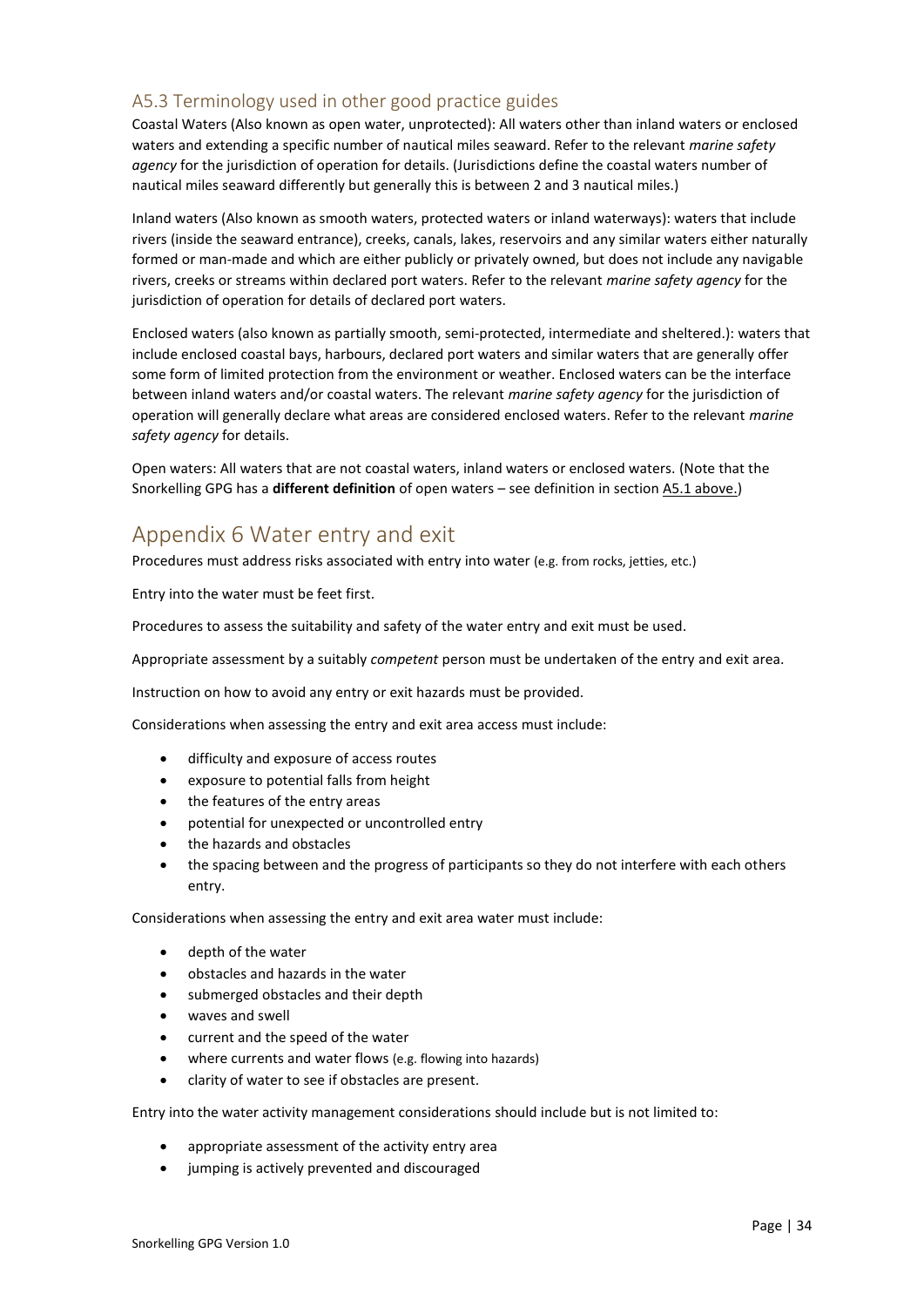- participant management ensures they do not interfere with each others entry
- the entry area is clear of other people before each person enters
- actively managing with *direct supervision* entry into difficult situations
- providing suitable instruction in appropriator entry methods (e.g. seated entry, step off/giant stride)
- providing suitable instruction in keeping mask and *snorkel* in place.

# <span id="page-34-0"></span>Appendix 7 Leader competencies

# <span id="page-34-1"></span>A7.1 Snorkelling activity leader competencies

To be read together with th[e 7.2.1 Competencies overview](#page-18-1) and [7.2.2 Competencies](#page-19-1) sections above and the relevant sections in Core GPG - Competencies and Recognition of competence.

The following table outlines the recommended competencies *activity leaders* should have when leading *snorkelling*:

| <b>Snorkelling Guide</b><br>Units describing skills and | Code<br>or    | <b>Snorkelling</b><br>Instructor/supervisor     | Code<br>(or equivalent) |
|---------------------------------------------------------|---------------|-------------------------------------------------|-------------------------|
| knowledge                                               | equivalent)   | Units describing skills and                     |                         |
|                                                         |               | knowledge                                       |                         |
| common units                                            |               |                                                 |                         |
| Operate communications systems<br>and equipment         | PUAOPE013A    | Operate communications systems<br>and equipment | PUAOPE013A              |
| Plan for minimal environmental                          | SISOOPS304A   | Plan for minimal environmental                  | SISOOPS304A             |
| impact                                                  |               | impact                                          |                         |
| Manage risk in an outdoor activity                      | SISOODR404A   | Manage risk in an outdoor activity              | SISOODR404A             |
| Coordinate emergency responses                          | SISXEMR402A   | Coordinate emergency responses                  | SISXEMR402A             |
| Guide                                                   |               | Instructor <sup>^</sup>                         |                         |
| All units listed in Core Good Practice                  |               | All units listed in Core Good                   |                         |
| Guide, all common snorkelling units                     |               | Practice Guide, all common                      |                         |
| plus                                                    |               | snorkelling units plus                          |                         |
| Demonstrate snorkelling activities                      | SISOSNK201A   | Demonstrate snorkelling activities              | SISOSNK201A             |
| Guide snorkelling                                       | SISOSNK302A   | Guide snorkelling                               | SISOSNK302A             |
| Perform basic water rescues or                          | SISCAQU002 or | Perform basic water rescues or                  | SISCAQU002 or           |
| equivalent*                                             | equivalent*   | equivalent*                                     | equivalent*             |
|                                                         |               | Instruct snorkelling skills                     | SISOSNK403A             |

#### **Notes:**

- $^{\prime}$  = Instructor competencies required in training situations:
	- $\circ$  An "instructor" has the competence to instruct participants so that they may undertake the activity independently without supervision or with minimal supervision.
	- $\circ$  This differs from a "guide" and 'general instruction' that might be given to enable the participant to do the activity but only under direct supervision of an *activity leader*
- \* = Other rescue competencies suitable may include diver training agency rescue competencies OR PUASAR013A Participate in an aquatic rescue operation & PUASAR012C Apply surf awareness and self-rescue skills.
- For units noted as listed in the Core GPG, refer to the Core GPG Competencies section
- The competencies listed above may be obtained through complying with the requirements of relevant diver training agency standards (refe[r Appendix A3.2 Diver training agency standards\)](#page-30-3).

# <span id="page-34-2"></span>A7.2 Snorkelling first aid competencies

Refer the Core GPG - Appendix M2 First aid competencies.

Where a medical oxygen supply is an emergency response requirement, at least one *activity leader* must have the appropriate qualification to administer medical oxygen and it is recommended that all *activity leaders* should be appropriately qualified.

Medical oxygen should only be administered by appropriately competent persons.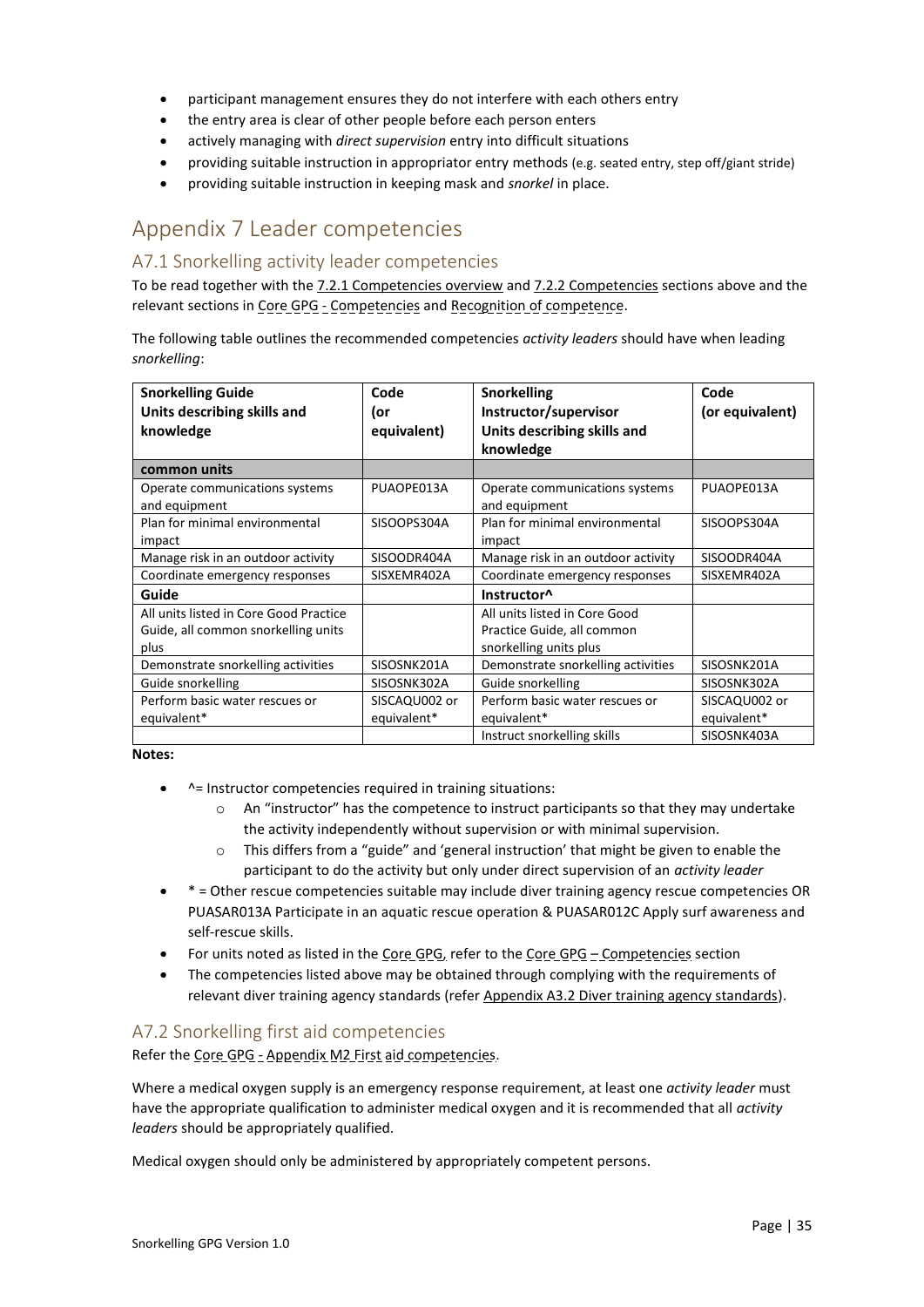# <span id="page-35-0"></span>Table of contents

|                                                                                  | 4                     |
|----------------------------------------------------------------------------------|-----------------------|
|                                                                                  |                       |
|                                                                                  |                       |
|                                                                                  |                       |
|                                                                                  |                       |
|                                                                                  |                       |
|                                                                                  |                       |
|                                                                                  |                       |
|                                                                                  |                       |
|                                                                                  |                       |
|                                                                                  |                       |
|                                                                                  |                       |
|                                                                                  |                       |
|                                                                                  | $\frac{8}{\sqrt{25}}$ |
|                                                                                  |                       |
|                                                                                  |                       |
|                                                                                  |                       |
|                                                                                  |                       |
|                                                                                  |                       |
|                                                                                  |                       |
|                                                                                  |                       |
|                                                                                  | 11                    |
| 5.1 Environment related planning                                                 | 11                    |
|                                                                                  |                       |
|                                                                                  |                       |
|                                                                                  |                       |
|                                                                                  |                       |
|                                                                                  |                       |
|                                                                                  |                       |
|                                                                                  |                       |
|                                                                                  | 13                    |
|                                                                                  |                       |
| 5.6 Weather and water condition trigger points _________________________________ | 13                    |
| 5.7 Marine safety agency, land managers and traditional owners _________________ | 14                    |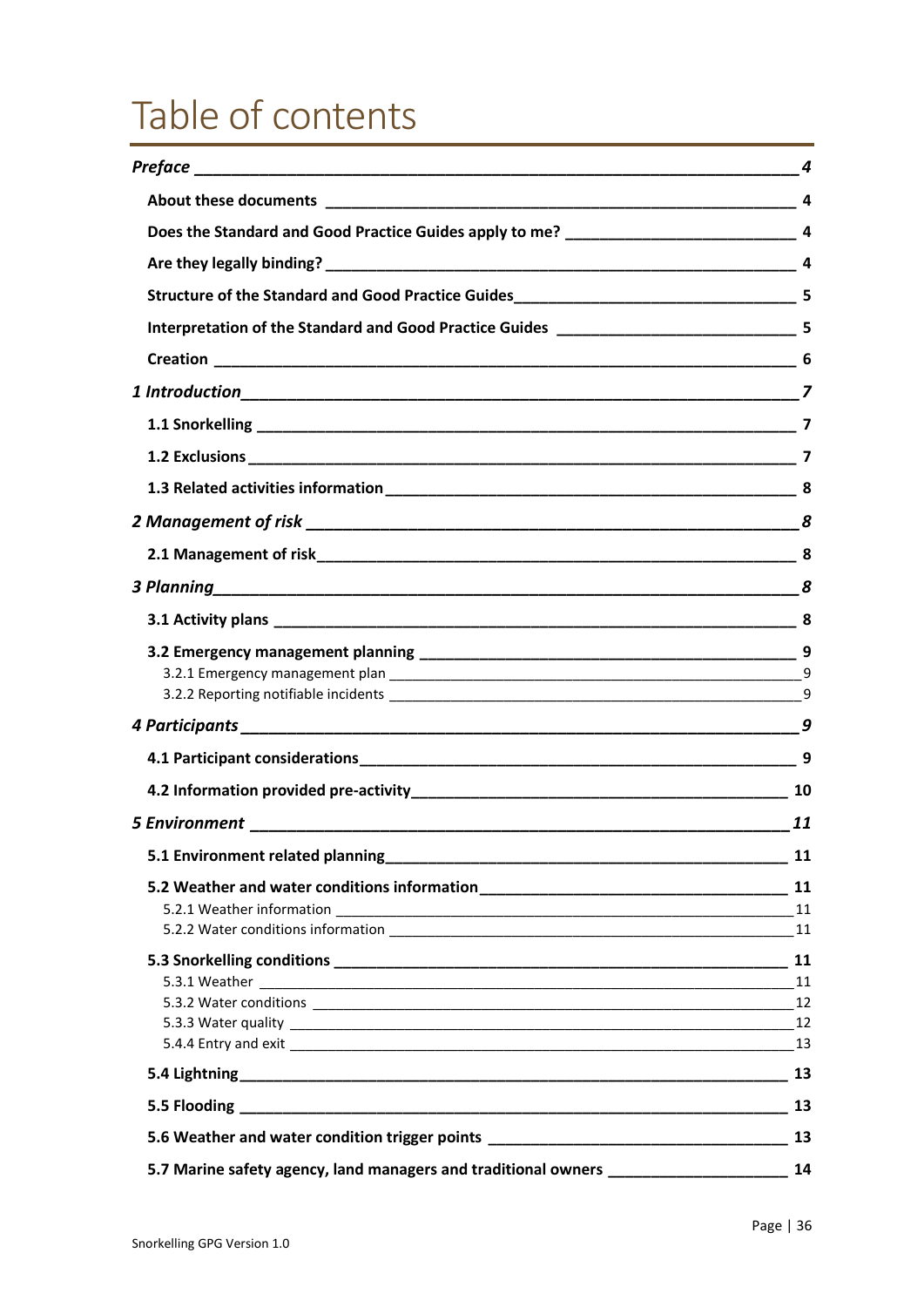| 5.7.1 Marine safety agency and land managers requirements _______________________                                                                                                                                              | 14   |
|--------------------------------------------------------------------------------------------------------------------------------------------------------------------------------------------------------------------------------|------|
|                                                                                                                                                                                                                                | 14   |
|                                                                                                                                                                                                                                | 14   |
|                                                                                                                                                                                                                                |      |
|                                                                                                                                                                                                                                |      |
| 5.8.2 Jellyfish                                                                                                                                                                                                                | 15   |
|                                                                                                                                                                                                                                |      |
|                                                                                                                                                                                                                                | 15   |
|                                                                                                                                                                                                                                | 15   |
| 5.9.1 Plan ahead and prepare entrance and the state of the state of the state of the state of the state of the                                                                                                                 | 15   |
|                                                                                                                                                                                                                                | 15   |
|                                                                                                                                                                                                                                | 16   |
|                                                                                                                                                                                                                                |      |
|                                                                                                                                                                                                                                | 16   |
|                                                                                                                                                                                                                                | 16   |
|                                                                                                                                                                                                                                | 16   |
|                                                                                                                                                                                                                                | 16   |
|                                                                                                                                                                                                                                |      |
|                                                                                                                                                                                                                                | 17   |
|                                                                                                                                                                                                                                | 17   |
|                                                                                                                                                                                                                                | 17   |
|                                                                                                                                                                                                                                | 17   |
|                                                                                                                                                                                                                                | 18   |
|                                                                                                                                                                                                                                | - 18 |
|                                                                                                                                                                                                                                |      |
|                                                                                                                                                                                                                                |      |
|                                                                                                                                                                                                                                | 18   |
|                                                                                                                                                                                                                                |      |
| 6.4 Storage of equipment contract to the state of the state of the state of the state of the state of the state of the state of the state of the state of the state of the state of the state of the state of the state of the | 19   |
| 7 Leadership                                                                                                                                                                                                                   | 19   |
|                                                                                                                                                                                                                                | 19   |
|                                                                                                                                                                                                                                | 19   |
|                                                                                                                                                                                                                                | 19   |
|                                                                                                                                                                                                                                | 20   |
|                                                                                                                                                                                                                                | 20   |
| 7.3 Supervision                                                                                                                                                                                                                | 20   |
|                                                                                                                                                                                                                                | 20   |
|                                                                                                                                                                                                                                | 20   |
|                                                                                                                                                                                                                                | 21   |
|                                                                                                                                                                                                                                | 21   |
|                                                                                                                                                                                                                                | 21   |
|                                                                                                                                                                                                                                | 22   |
| 7.4.1 Activity briefing                                                                                                                                                                                                        | 22   |
|                                                                                                                                                                                                                                | 22   |
|                                                                                                                                                                                                                                | 22   |
| 7.4.4 Higher risk participants considerations ___________________________________                                                                                                                                              | 22   |
|                                                                                                                                                                                                                                | 22   |